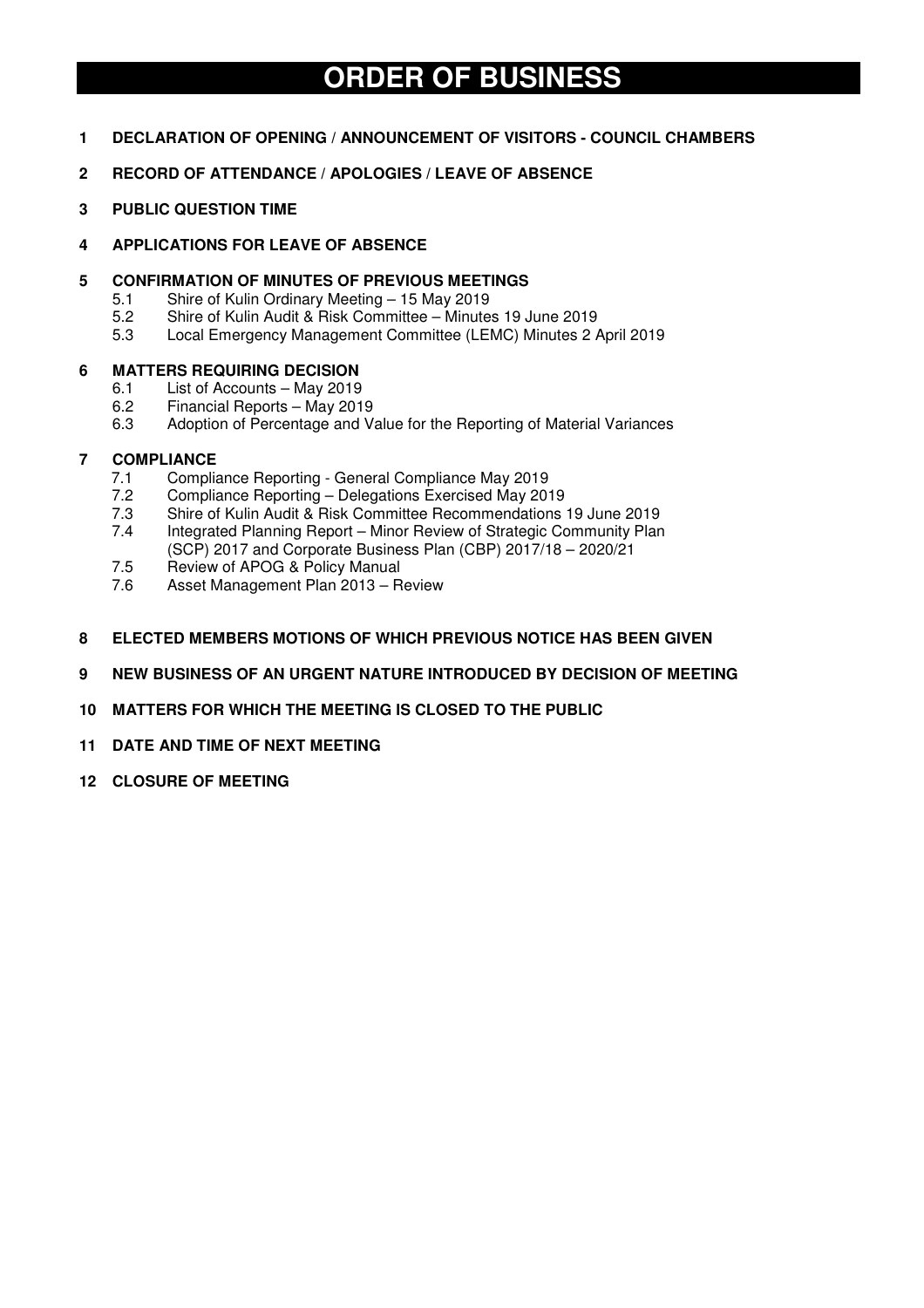# **Minutes of an Ordinary Meeting of Council held in the Council Chambers on Wednesday 19 June 2019 commencing at 5.33pm**

# **1. DECLARATION OF OPENING / ANNOUNCEMENT OF VISITORS**

President West announced that Cr Haydn McInnes has been selected by the Western Australian Local Government Association to receive the WALGA Long and Loyal Service Award – Congratulations were extended to Cr McInnes who will be recognised at the Association Honours Luncheon on 7 August 2019.

# **2. RECORD OF ATTENDANCE/APOLOGIES/LEAVE OF ABSENCE**

| Attendance          |                                |                  |
|---------------------|--------------------------------|------------------|
| <b>BD</b> West      | President                      | West Ward        |
| <b>RD Duckworth</b> | <b>Deputy President</b>        | West Ward        |
| <b>HT</b> McInnes   | Councillor                     | <b>Town Ward</b> |
| <b>B</b> Smoker     | Councillor                     | West Ward        |
| R Bowey             | Councillor                     | <b>Town Ward</b> |
| <b>BP</b> Taylor    | Councillor                     | Central Ward     |
| <b>MS</b> Lucchesi  | Councillor                     | Central Ward     |
| L Varone            | Councillor                     | East Ward        |
| G Robins            | Councillor                     | <b>Town Ward</b> |
| G Yandle            | <b>Chief Executive Officer</b> |                  |
| C Vandenberg        | Deputy Chief Executive Officer |                  |
| J Hobson            | Manager of Works               |                  |
| N Thompson          | <b>ESO/Minutes</b>             |                  |

# **APOLOGIES**

Nil

- **3. PUBLIC QUESTION TIME**  Nil
- **4. APPLICATIONS FOR LEAVE OF ABSENCE**  Nil

## **5. CONFIRMATION OF MINUTES OF PREVIOUS MEETINGS**

Shire of Kulin Ordinary Meeting – 15 May 2019

#### **01/0619**

**Moved Cr Bowey Seconded Cr Varone that the minutes of the Ordinary Council Meeting held on 15 May 2019 be confirmed as a true and correct record.** 

 **Carried 9/0** 

Shire of Kulin Audit & Risk Committee Meeting – Minutes 19 June 2019

**02/0619** 

**Moved Cr Robins Seconded Cr Taylor that the minutes of the Audit & Risk Committee held on 19 June 2019 be confirmed as a true and correct record.** 

 **Carried 9/0** 

Local Emergency Management Committee (LEMC) Meeting – Minutes 2 April 2019

**03/0619** 

**Moved Cr McInnes Seconded Cr Smoker that the minutes of the Audit & Risk Committee held on 19 June 2019 be confirmed as a true and correct record.** 

 **Carried 9/0**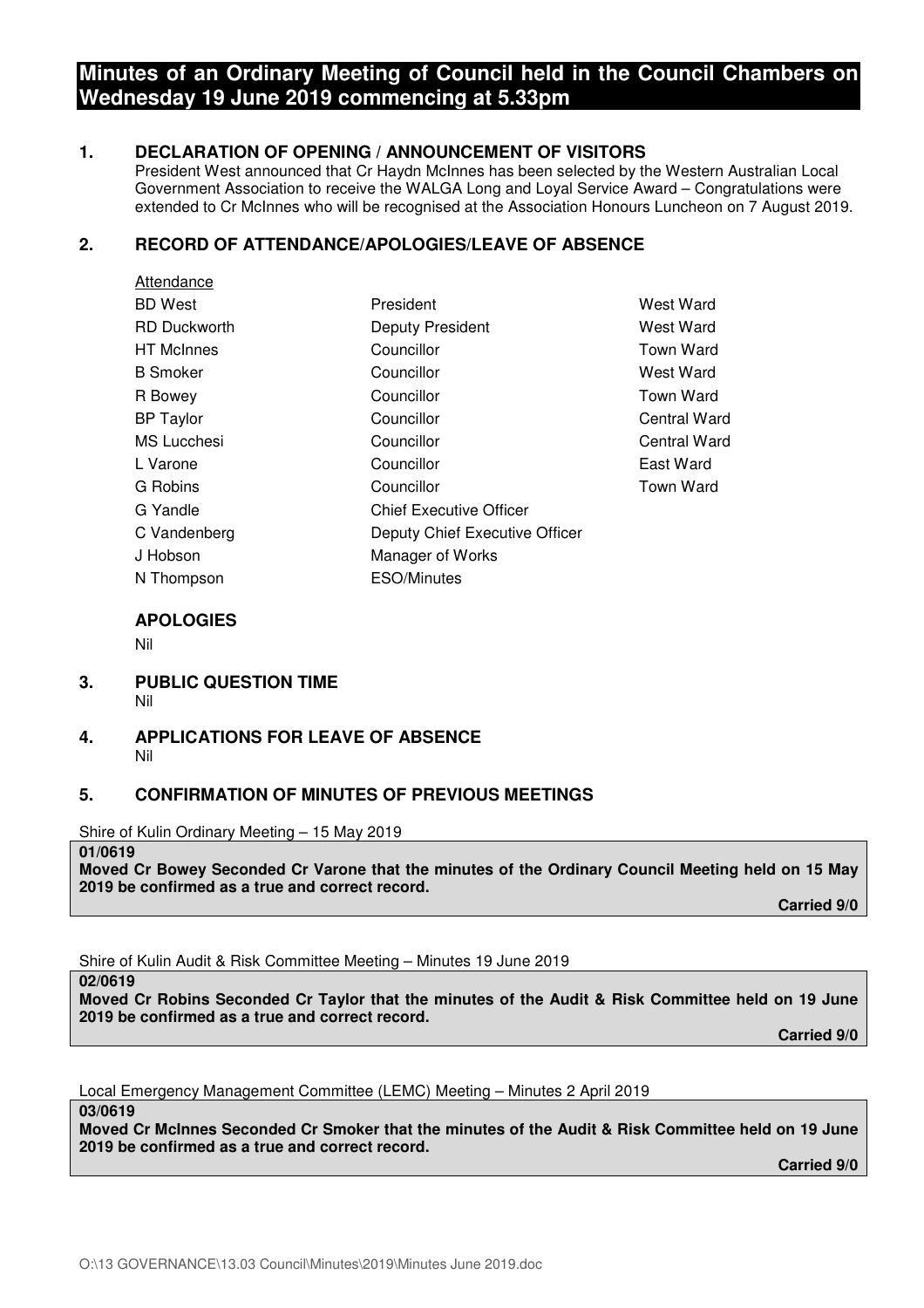# **6 MATTERS REQUIRING DECISION**

# **6.1 List of Accounts – May 2019**

**RESPONSIBLE OFFICER:** DCEO **FILE REFERENCE:** 12.06<br>**AUTHOR:** DCEO **AUTHOR: STRATEGIC REFERENCE/S:** 12.01 **DISCLOSURE OF INTEREST:** Nil

#### **SUMMARY:**

Attached is the list of accounts paid during the month of May 2019 for Council's consideration. **BACKGROUND & COMMENT:**  Nil

**FINANCIAL IMPLICATIONS:**  Nil

#### **STATUTORY AND PLANNING IMPLICATIONS:**

Regulation 34 of the Local Government (Financial Management) Regulations 1996 requires local governments to prepare each month a statement of financial activity reporting on the revenue and expenditure of funds for the month in question.

**POLICY IMPLICATIONS:**  Nil **COMMUNITY CONSULTATION:**  Nil **WORKFORCE IMPLICATIONS:**  Nil

#### **OFFICER'S RECOMMENDATION:**

That May payments being cheque no.'s 408 - 409 (Trust), 37116 – 37123; EFT No's 15232 - 15343, DD6907.1 - DD6936.1 (Municipal), credit card payments, creditor payments, payroll and other vouchers from the Municipal Fund totalling \$761,525.15 be received.

#### **VOTING REQUIREMENTS:**

Simple majority required.

#### **04/0619**

**Moved Cr Duckworth Seconded Cr Robins that May payments being cheque no.'s 408 - 409 (Trust), 37116 – 37123; EFT No's 15232 - 15343, DD6907.1 - DD6936.1 (Municipal), credit card payments, creditor payments, payroll and other vouchers from the Municipal Fund totalling \$761,525.15 be received.** 

 **Carried 9/0** 

# **6.2 Financial Reports – May 2019**

**RESPONSIBLE OFFICER:** DCEO **FILE REFERENCE:** 12.01 **AUTHOR:** DCEO **STRATEGIC REFERENCE/S:** 12.01 **DISCLOSURE OF INTEREST:** Nil

**SUMMARY:**  Attached are the financial reports for the period ending 31 May 2019.

**BACKGROUND & COMMENT:**  Nil **FINANCIAL IMPLICATIONS:**  Nil

#### **STATUTORY AND PLANNING IMPLICATIONS:**

Regulation 34 of the Local Government (Financial Management) Regulations 1996 requires local governments to prepare each month a statement of financial activity reporting on the revenue and expenditure of funds for the month in question.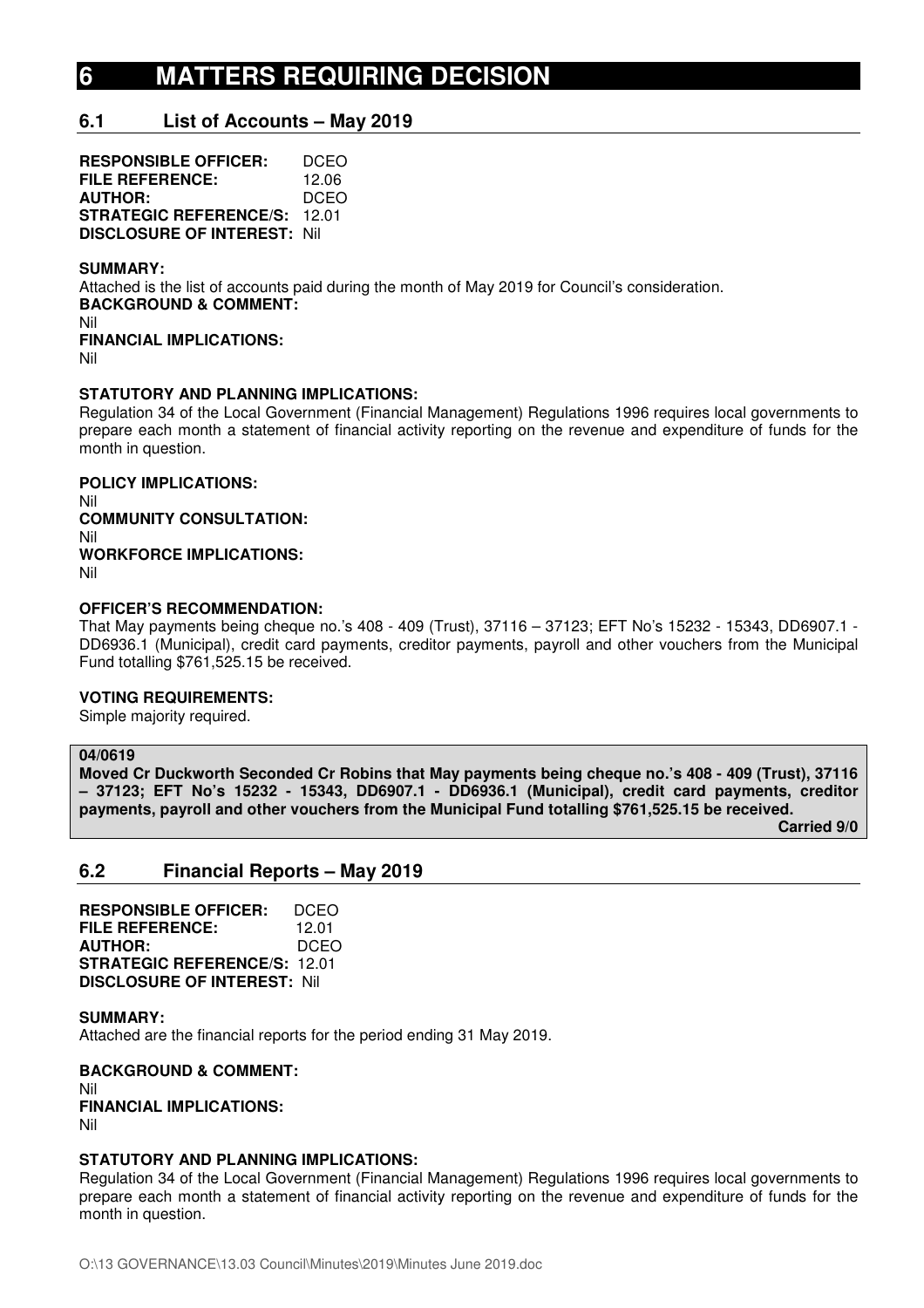#### **POLICY IMPLICATIONS:**  Nil **COMMUNITY CONSULTATION:**  Nil

## **WORKFORCE IMPLICATIONS:**

Nil

#### **OFFICER'S RECOMMENDATION:**

That Council endorse the monthly financial statements for the period ending 31 May 2019.

### **VOTING REQUIREMENTS:**

Simple majority required.

#### **05/0619**

**Moved Cr Taylor Seconded Cr Bowey that Council endorse the monthly financial statements for the period ending 31 May 2019.** 

 **Carried 9/0** 

# **6.3 Adoption of Percentage and Value for the Reporting of Material Variances**

| <b>RESPONSIBLE OFFICER:</b>        | DCEO.                                           |
|------------------------------------|-------------------------------------------------|
| <b>FILE REFERENCE:</b>             | 12.01 – Financial Reporting, Annual and Monthly |
| <b>AUTHOR:</b>                     | DCEO.                                           |
| <b>STRATEGIC REFERENCE/S:</b>      |                                                 |
| <b>DISCLOSURE OF INTEREST: Nil</b> |                                                 |

### **SUMMARY:**

Financial Management Regulations that came into effect on 1 July 2005 require the adoption of a percentage or value, calculated in accordance with *Australian Accounting Standard AASB 1031 Materiality* to be used in the statements of financial activity for reporting material variances.

## **BACKGROUND & COMMENT:**

Currently the Shire variance reported is +/- 10% and +/- \$5,000. It is not proposed to change this position.

## **STATUTORY AND PLANNING IMPLICATIONS:**

Regulation 34 of the Local Government (Financial Management) Regulations 1996 requires local governments to prepare each month a statement of financial activity reporting on the revenue and expenditure of funds for the month in question.

- 1. The statement is to contain the following detail:
	- a) annual budget estimates, taking into account any expenditures incurred for an additional purpose under Section 6.8(1)(b) or (c) (i.e. the revised budget);
	- b) budget estimates to the end of the month to which the statement relates;
	- c) actual amounts of expenditure, revenue and income to the end of the month to which the statement relates;
	- d) material variances between the comparable amounts referred to in (b) and (c) above; and
- e) the net current assets at the end of the month to which the statement relates (ie. surplus/(deficit) position. 2. The statement of financial activity is to be accompanied by:
	- a) explanation of the composition of the net current asset of the month to which the statement relates, less committed assets and restricted assets;
	- b) an explanation of each the material variance referred to in sub regulation 1(d) above; and;
	- c) such other supporting information as is considered relevant by the local government.
- 3. The information in a statement of financial activity may be shown:
	- a) according to nature and type classification; or
	- b) by program; or
	- c) by business unit.
- 4. A statement of financial activity, and the accompanying documents referred to in sub regulation (2), are to be:
	- a) presented at an ordinary meeting of the council within 2 months after the end of the month to which the statement relates; and
	- b) recorded in the minutes of the meeting at which it is presented.
- 5. Each financial year, a local government is to adopt a percentage or value, calculated in accordance with the Australian Accounting Standards (AAS), to be used in statements of financial activity for reporting material variances.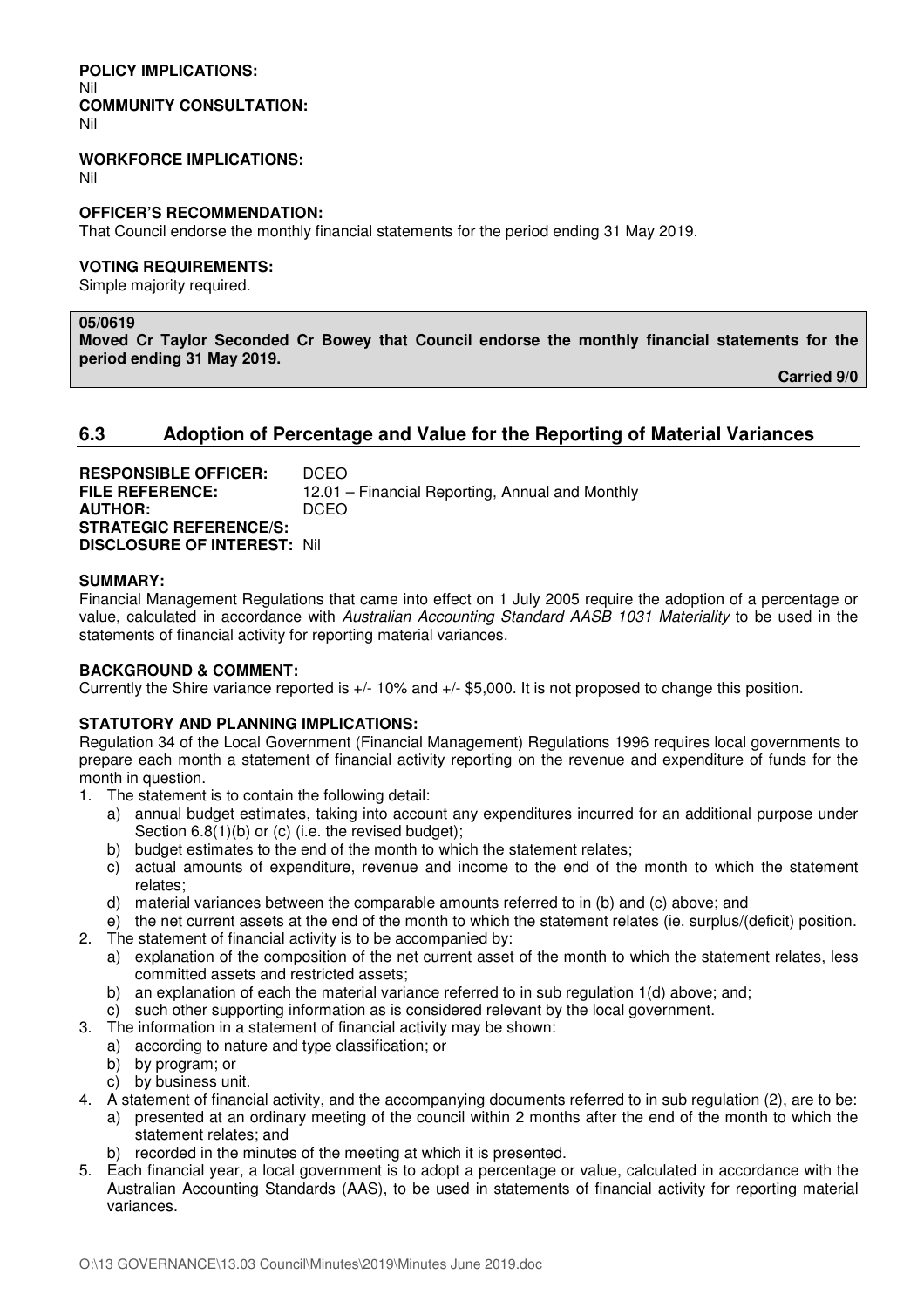## **POLICY IMPLICATIONS:**

Adoption of the proposed percentage and value will become Council policy to guide the preparation of monthly statements.

#### **COMMUNITY CONSULTATION:**

Nil **WORKFORCE IMPLICATIONS:** Nil

#### **OFFICER'S RECOMMENDATION:**

That staff report material variances of +/- 10% and +/- \$5,000, whichever is the greater, from the budget figure and report these variances by way of a supporting note to the Monthly Statement of Financial Activity for the financial year 2019/20.

#### **VOTING REQUIREMENTS:**

Simple majority required.

#### **06/0619**

**Moved Cr Robins Seconded Cr Varone that staff report material variances of +/- 10% and +/- \$5,000, whichever is the greater, from the budget figure and report these variances by way of a supporting note to the Monthly Statement of Financial Activity for the financial year 2019/20.** 

**Carried 9/0** 

# **7 COMPLIANCE**

# **7.1 Compliance Reporting – General Compliance May 2019**

**NAME OF APPLICANT:** CEO **RESPONSIBLE OFFICER:** CEO **FILE REFERENCE:** 12.05 Compliance 12.06 – Accounting Compliance **STRATEGIC REFERENCE/S:** CBP 4.1 Civic Leadership, 4.1.8 Compliance methods **AUTHOR:** CEO **DISCLOSURE OF INTEREST:** Nil

#### **SUMMARY:**

This report addresses General and Financial Compliance matters for May 2019. This process is not definitive, each month additional items and/or actions may be identified that are then added to the monthly checklist. Items not completed each month e.g. quarterly action - will be notations.

The report provides a guide to the compliance requirements being addressed as part of staff workloads and demonstrates the degree of internal audit being completed.

#### **BACKGROUND & COMMENT:**

The Compliance team and works staff commence the monthly compliance effort immediately after the Shire meeting each month. At that time, the Executive Support Officer will email the assigned staff member their compliance requirements for the coming month. As the month progresses, staff in conjunction with their manager, the CEO or DCEO will determine the extent of work/action needed to complete items. During Agenda week, the Compliance Team again meets to ensure the monthly report/list is reviewed and that compliance items are completed. In preparing the Agenda report, the CEO or DCEO will sign off on completed items.

Prior month items not completed previously will be reported in the following month so Council remains aware. Outstanding January 2019 LEMAC & Shire Emergency Management Plans – Review – not yet commenced Outstanding March 2019 Building Gutter Cleaning – Commence gutter cleaning of all Shire buildings *(commenced but not completed)* Outstanding April 2019 Freedom of Information Statement Records Management Disaster Plan Take Down Shade Sails at Pool Outstanding May 2019 Review of Equal Opportunity Employment Plan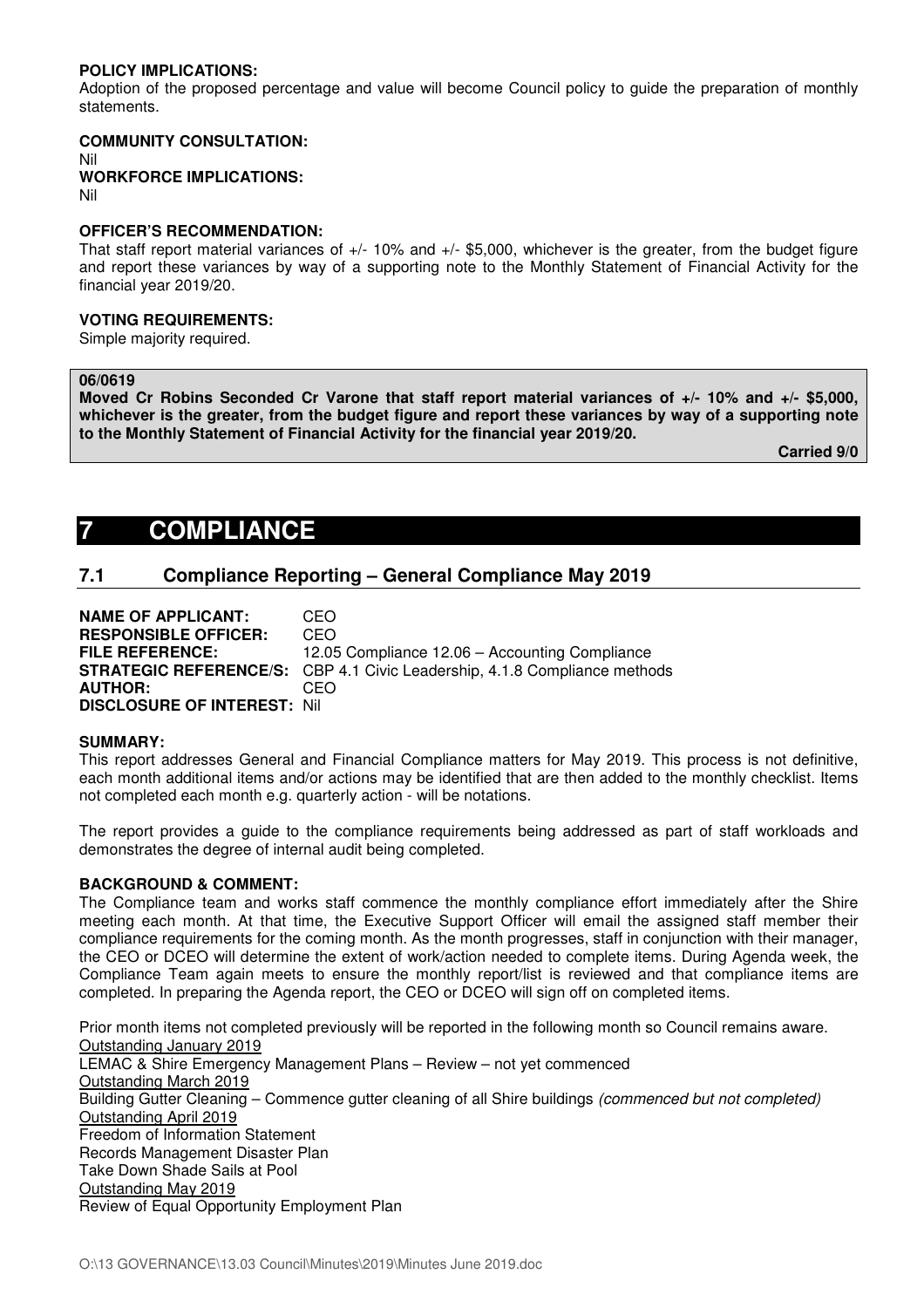#### **FINANCIAL IMPLICATIONS:**

In terms of meeting compliance - normal administration expense. There may be items that require additional administrative effort to complete or require external assistance to resolve. In those cases, individual financial implications will be reported.

#### **STATUTORY AND PLANNING IMPLICATIONS:**

Nil

## **POLICY IMPLICATIONS:**

Identified as necessary – this report Nil

# **COMMUNITY CONSULTATION:**

Nil

## **WORKFORCE IMPLICATIONS:**

Nil

### **OFFICER'S RECOMMENDATION:**

That Council receive the General & Financial Compliance Report for May 2019 and note the matters of noncompliance.

## **VOTING REQUIREMENTS:**

Simple majority required.

## **07/0619**

**Moved Cr Robins Seconded Cr Lucchesi that Council receive the General & Financial Compliance Report for May 2019 and note the matters of non-compliance.** 

**Carried 9/0** 

# **7.2 Compliance Reporting – Delegations Exercised – May 2019**

**NAME OF APPLICANT:** CEO **RESPONSIBLE OFFICER:** CEO **FILE REFERENCE:** 12.05 - Compliance **STRATEGIC REFERENCE/S:** CBP 4.1 Civic Leadership, 4.1.8 Compliance methods **AUTHOR:** CEO **DISCLOSURE OF INTEREST:** Nil

#### **SUMMARY:**

To report back to Council actions performed under delegated authority for the period ending 31 May 2019.

To provide a comprehensive report listing of the delegations able to be exercised following adoption of a more substantial array of delegations in June 2017.

#### **BACKGROUND & COMMENT:**

This report is prepared for Council detailing actions performed under delegated authority by the respective officers under each of the delegation headings:

## **ADMINISTRATION**

| <b>Policy</b>   | <b>Delegation</b>                                 | <b>Officers</b>                           |
|-----------------|---------------------------------------------------|-------------------------------------------|
| A1              | Acting Chief Executive Officer                    | (CEO)                                     |
| A2              | Agreements for Payments of Debts to Council       | (CEO/DCEO)                                |
| A3              | Casual Hirer's Liability                          | (CEO)                                     |
| A4              | <b>Complaint Handling</b>                         | (CEO)                                     |
| A <sub>5</sub>  | Fees & Charges - Discounts                        | (CEO/DCEO/MW/MLS/CRC)                     |
| A6              | Investment of Surplus Funds                       | (CEO/DCEO)                                |
| A7              | IT & Social Media - Use of                        | (CEO)                                     |
| A8              | Legal Advice, Representation & Cost Reimbursement | (CEO)                                     |
| A9              | Payments from Municipal and Trust Funds           | (CEO-to numerous staff - purchase orders) |
| A10             | Use of Common Seal                                | (CEO)                                     |
| A11             | <b>Writing Off Debts</b>                          | (CEO)                                     |
| A12             | Housing                                           | (CEO)                                     |
| A <sub>13</sub> | Procedure for Unpaid Rates Finance                | (CEO)                                     |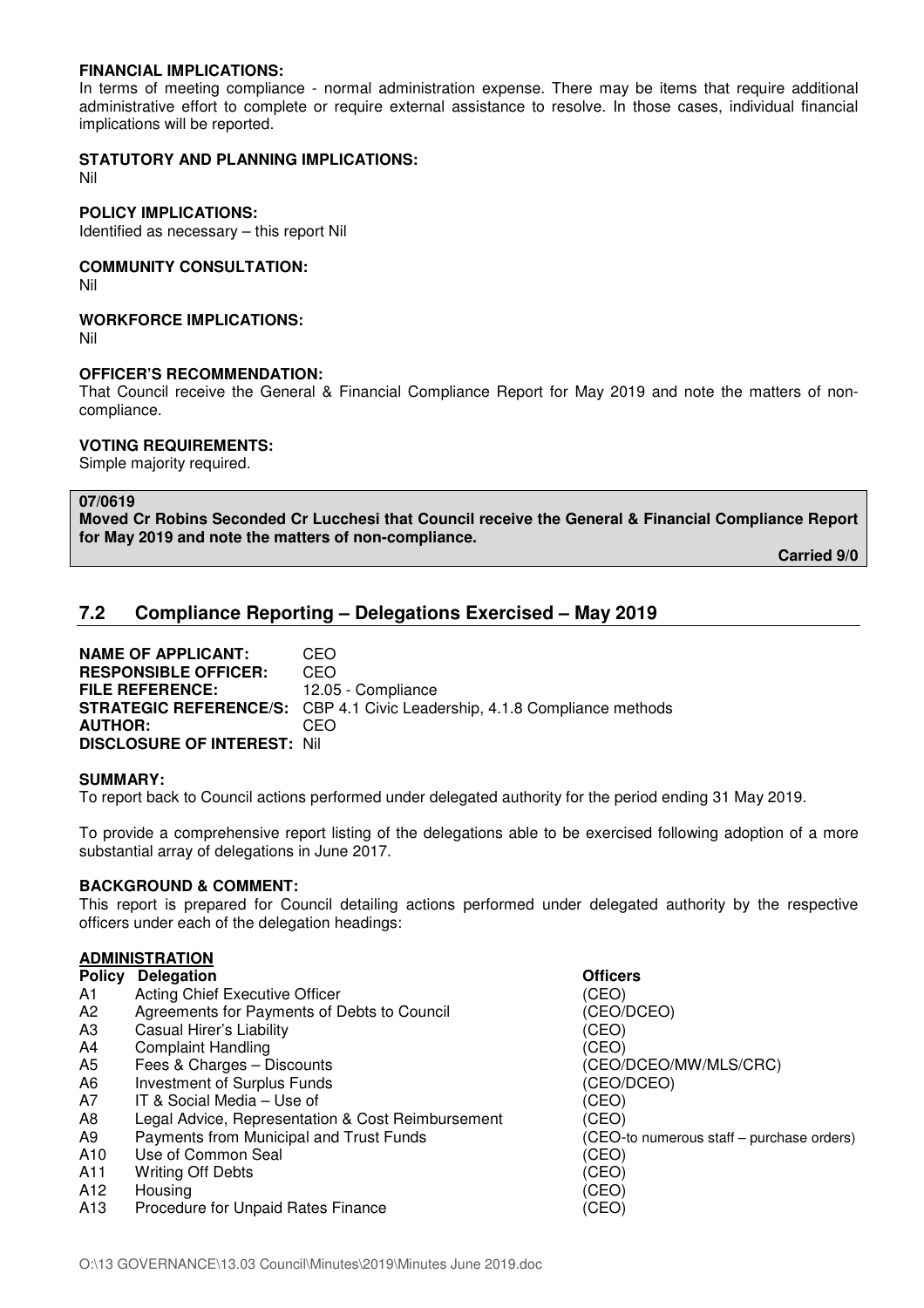|                            | <b>GOVERNANCE</b>                                              |                                       |
|----------------------------|----------------------------------------------------------------|---------------------------------------|
| G1                         | Applications for Planning Consent                              | (CEO)                                 |
| G <sub>2</sub>             | <b>Building Licences and Swimming Pools</b>                    | (EHO/Building Surveyor)               |
| G <sub>3</sub>             | Cemeteries Act 1986                                            | (CEO)                                 |
| G4                         | Health Act 1911 Provisions                                     | (EHO)                                 |
|                            | <b>HUMAN RESOURCES</b>                                         |                                       |
| H1                         | <b>Grievance Procedures</b>                                    | (CEO)                                 |
|                            | <b>COMMUNITY SERVICES</b>                                      |                                       |
| CS <sub>1</sub>            | Bushfire Control - Shire Plant for Use of                      | (CEO)                                 |
| CS <sub>2</sub>            | Bushfire Control - Plant Use for Adjoining Shires              | (CEO)                                 |
| CS <sub>3</sub>            | Bushfire Prohibited / Restricted Burning Periods - Changes     | (Shire President/CEO)                 |
| CS4                        | <b>Bushfire Training Administration</b>                        | (CEO)                                 |
| CS <sub>5</sub>            | Cat Ownership Limit - Cat Control                              | (CEO)                                 |
| CS <sub>6</sub>            | Dog Control - Attacks                                          | (CEO)                                 |
| CS7                        | Dog Ownership Limit - Dog Control                              | (CEO)                                 |
| CS8                        | Sea Containers Use of - Town Planning                          | (CEO)                                 |
| CS <sub>9</sub>            | Second Hand Dwellings                                          | (CEO)                                 |
| <b>CS10</b><br><b>CS11</b> | <b>Temporary Accommodation</b>                                 | (CEO)                                 |
| <b>CS12</b>                | Unauthorised Structures - Building Control<br>Kulin Bush Races | (CEO)<br>(Kulin Bush Races Committee) |
| CS <sub>13</sub>           | <b>Freebairn Recreation Club Committee</b>                     | (FRC Club Committee)                  |
| <b>CS14</b>                | Kulin Child Care Centre Management Committee                   | (KCCC Mgmt. Committee)                |
| <b>CS15</b>                | General - Community Services Practices                         | (CEO)                                 |
| <b>CS20</b>                | Seed Collection                                                | (CEO)                                 |
| <b>WORKS</b>               |                                                                |                                       |
| W1                         | <b>Gravel Supplies</b>                                         | (MW)                                  |
| W <sub>2</sub>             | Roads - Clearing                                               | (CEO)                                 |
| W3                         | Roads - Damage to                                              | (MW)                                  |
| W4                         | Roads - Roadside Markers - Management of                       | (MW)                                  |
| W <sub>5</sub>             | Stormwater Drainage                                            | (MW)                                  |
| W <sub>6</sub>             | <b>Street Trees</b>                                            | (CEO)                                 |
| W7                         | Streetscape - Improvements                                     | (CEO)                                 |
| W <sub>8</sub>             | Roadside Burning                                               | (MW)                                  |
| W9                         | <b>Temporary Road Closures</b>                                 | (MW)                                  |

W10 General – Works Practices Approvals

## **COMMENT:**

The following details the delegations exercised within the Shire relative to the delegated authority for the month of September 2018 and are submitted to Council for information (excluding delegations under A9, Payments – refer to individual order and payment listed in Accounts paid).

| A6              | Investment of Surplus Funds (DCEO) - Local Government Act 1995, section 6.14 |  |
|-----------------|------------------------------------------------------------------------------|--|
| Municinal funde |                                                                              |  |

| <b>Type</b>         | Rate  | Deposit/(Withdrawal) |
|---------------------|-------|----------------------|
| Short Term          | 1.50% | 200,000              |
| <b>Term Deposit</b> | N/A   | (500, 618)           |
| Short Term          | 1.50% | (75,000)             |
| Reserves            | 2.30% | 2,039,626            |
| Reserves            | N/A   | (85,000)             |
| <b>Term Deposit</b> | N/A   | (300, 000)           |
| Short Term          | 1.50% | 150,000              |
| <b>Term Deposit</b> | 2.35% | 151,352              |
| <b>Term Deposit</b> | N/A   | (358, 086)           |
| <b>Term Deposit</b> | 1.95% | 361,198              |

# **STATUTORY ENVIRONMENT:**

*Building Act 2011 Bushfires Act 1954 Cemeteries Act 1986 Health (Asbestos) Regulations 1992; Health (Miscellaneous Provisions) Act 1911; Local Government Act 1995*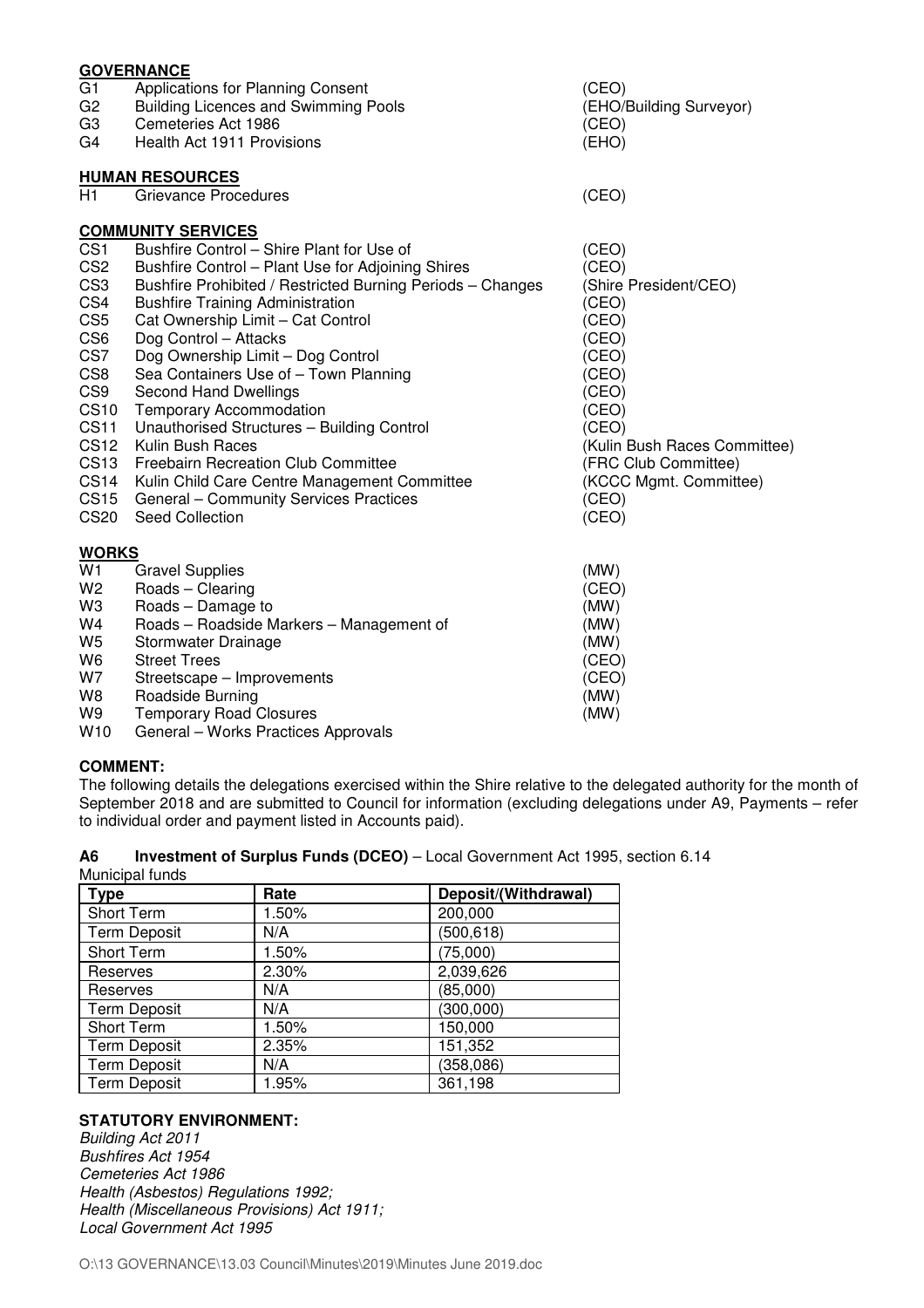*Public Health Act 2016 Shire of Kulin TPS2 Town Planning Development Act Town Planning Scheme Trustees Act, Part III, Criminal Procedure Act 2004;* 

#### **FINANCIAL IMPLICATIONS:**

Nil in terms of exercising delegation and reporting to Council though there may be financial implications in the case of each delegation exercised.

#### **STATUTORY AND PLANNING IMPLICATIONS:**

Sections 5.18 and 5.46 of the Local Government Act 1995

#### **POLICY IMPLICATIONS:**

There are no known policy implications relating to this report.

#### **COMMUNITY CONSULTATION:**

Nil

#### **WORKFORCE IMPLICATIONS:**

Nil

#### **OFFICER'S RECOMMENDATION:**

That Council receive the Delegation Exercised Report for May 2019.

#### **VOTING REQUIREMENTS:**

Simple majority required.

#### **08/0619**

**Moved Cr Smoker Seconded Cr Taylor that Council receive the Delegation Exercised Report for May 2019.** 

**Carried 9/0** 

## **7.3 Shire of Kulin Audit & Risk Committee - Recommendations 19 June 2019**

| <b>RESPONSIBLE OFFICER:</b>        | CEO                                                                                                    |
|------------------------------------|--------------------------------------------------------------------------------------------------------|
| <b>FILE REFERENCE:</b>             | 12.05 & 04.04                                                                                          |
| <b>AUTHOR:</b>                     | CEO                                                                                                    |
|                                    | <b>STRATEGIC REFERENCE/S:</b> Corporate Business Plan, Civic Leadership 4.1.1 a; CEO KRA 3.3 Financial |
|                                    | Management, 3.5 Integrated Planning                                                                    |
| <b>DISCLOSURE OF INTEREST: Nil</b> |                                                                                                        |

#### **SUMMARY:**

The below recommendations were presented to the Shire of Kulin Audit and Risk Committee Meeting held on Wednesday 19 June 2019.

Minutes from this meeting are included in this agenda at Item 5.2 for further information and recommendation reports.

#### **BACKGROUND & COMMENT:**

DLGSC Response Regarding 2017-18 Annual Financial Report

Following a letter from the Department of Local Government, Sport and Cultural Industries (DLGSC) entitled "2018 Annual Electors Meeting and 2017-18 Annual Financial Report" being received advising of a potential matter of serious non-compliance with the Local Government Act 1995 that had come to the Department's attention, they requested that the Department's letter and the officer's response be presented to a meeting of the Audit Committee as soon as possible.

#### Audit Committee Regulation 17 – Review

Shire of Kulin Audit and Risk Committee is required to undertake a review of the Council's risk profile by the 30 June 2019, on the basis of a report prepared by the CEO.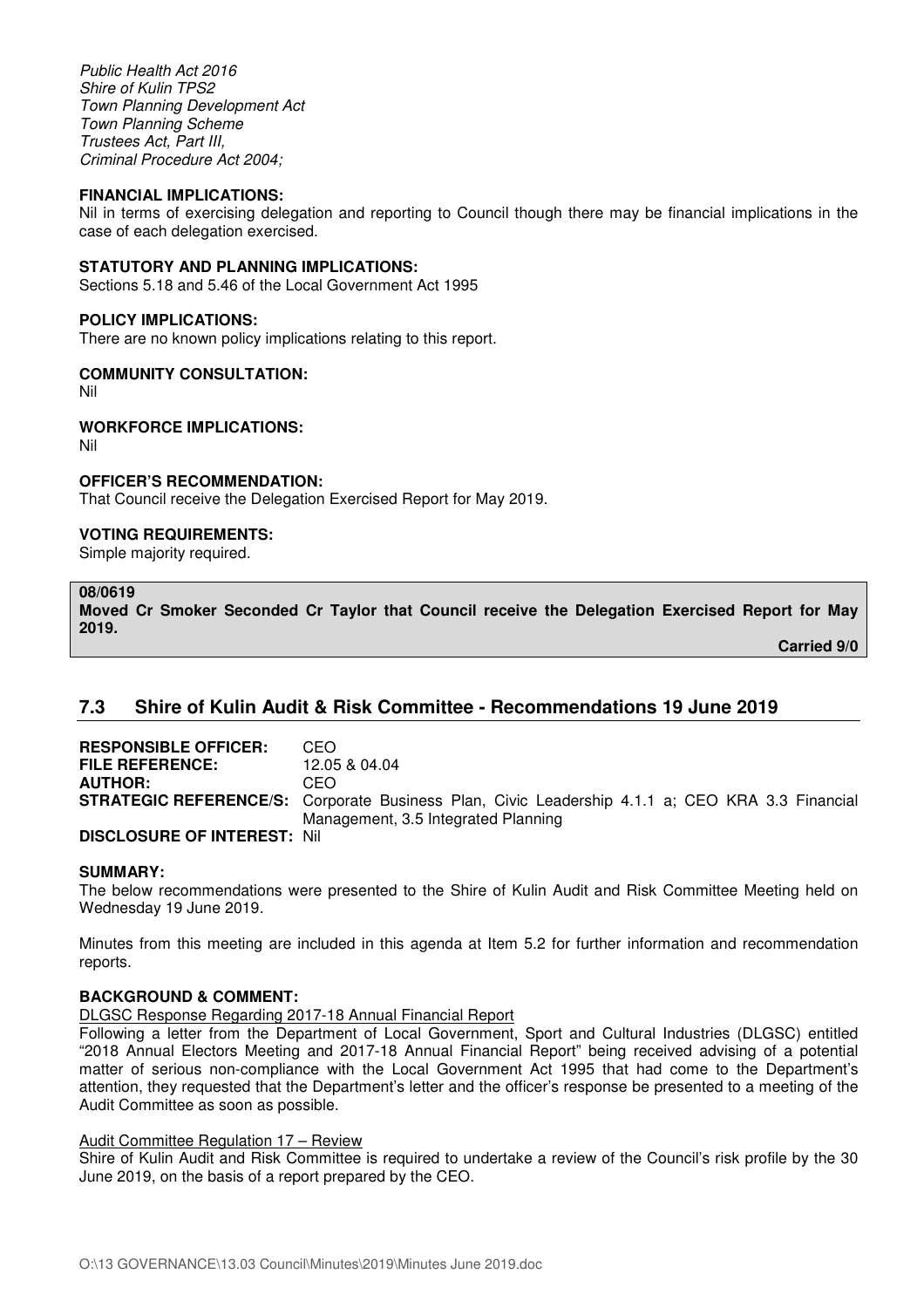The Audit and Risk Committee is required to meet to assess compliance and risk. The Shire of Kulin currently meets quarterly (including our Audit review and hook-up with Auditors) to consider strategic and operational risks including financial and non-financial systems, compliance with legislation, regulations, policies and known best practice. Recommendations are developed and agreed with management for follow-up to ensure that they are implemented as agreed.

#### Management Letter

As part of the Audit process, Councils auditors, Byfields have reported matters arising from the audit for the year ended 30 June 2018 via the attached *Management Letter.*The Management Letter lists 8 key findings and includes recommendations on how staff can address these.

The Audit & Risk Committee meeting held on Wednesday 19 June 2019 included the following recommendations:

## **OFFICER'S RECOMMENDATION TO AUDIT & RISK COMMITTEE**

That the Audit & Risk Committee:

- 1. Acknowledge receipt of the letter from DLGSC entitled "2018 Annual Electors Meeting and 2017-18 Annual Financial Report"
- 2. Verify the outline of events associated with the processes of auditing and presenting the 2017-18 Annual Financial Report to Council.
- 3. Receive and endorse the updated version 2017-18 Annual Financial Report as signed by CEO 18 April 2019 and present to next Ordinary Council Meeting.
- 4. Authorise the CEO to provide a written response to DLGSC confirming appropriate action has been undertaken as requested.

## **OFFICER'S RECOMMENDATION TO AUDIT & RISK COMMITTEE**

That:-

- 1. Council adopt of the Shire of Kulin's Risk Management Report June 2019 (and attachment) as required by Audit Regulation 17 incorporating the Risk Register:
- 2. Acknowledge that this report and the monthly compliance reporting processes developed by staff satisfies the intent of Audit Regulation 17 whereby the CEO is required to report on risk management, internal controls and legislative compliance;
- 3. Adopt the recommendation and actions contained in the Shire of Kulin's Risk Register Report June 2019 and where appropriate remove completed risk items;
- 4. Risk Register recommended actions be incorporated into the monthly Corporate Action Plan for follow-up.

## **OFFICER'S RECOMMENDATION TO AUDIT & RISK COMMITTEE**

That the Audit and Risk Committee recommend to Council to accept the proposed Management Comments, outlining how staff will address each finding outlined in the Auditors Management Letter.

## **STATUTORY ENVIRONMENT:**

Nil

## **POLICY IMPLICATIONS:**

Nil

**FINANCIAL IMPLICATIONS:**  Nil

**COMMUNITY CONSULTATION:** Nil

**WORKFORCE IMPLICATIONS:** 

Nil

#### **OFFICER'S RECOMMENDATION**

That Council endorse the recommendations from the Audit and Risk Committee Meeting held 19 June 2019 as determined at the meeting:

#### **VOTING REQUIREMENTS:**

Simple Majority.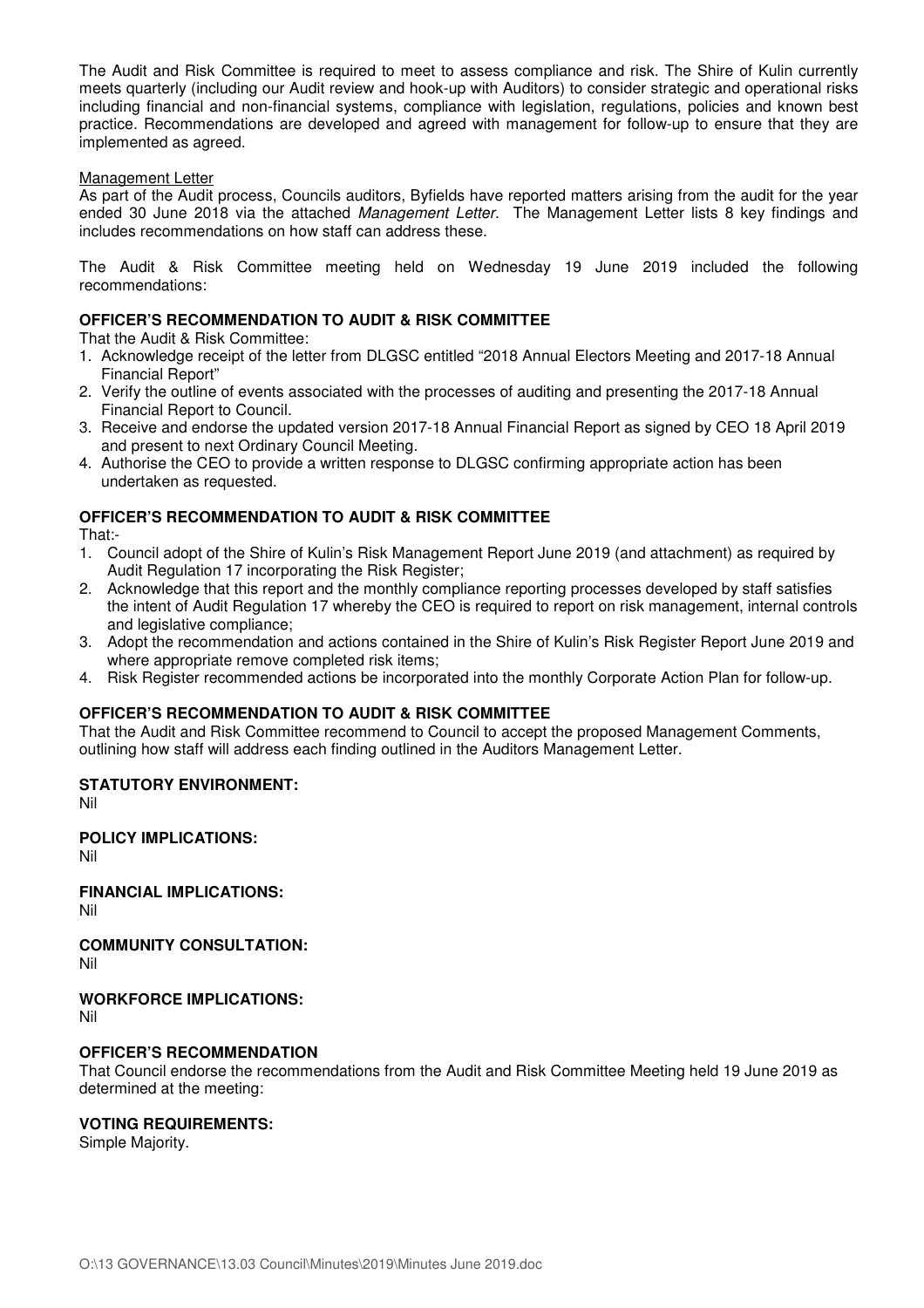### **09/0619**

**Moved Cr Robins Seconded Cr Bowey that Council endorse the recommendations from the Audit and Risk Committee Meeting held 19 June 2019 as follows:** 

## **A01/0619**

 **Moved Cr Duckworth Seconded Cr McInnes that the Audit and Risk Committee:** 

- **1. Acknowledge receipt of the letter from DLGSC entitled "2018 Annual Electors Meeting and 2017-18 Annual Financial Report"**
- **2. Verify the outline of events associated with the processes of auditing and presenting the 2017-18 Annual Financial Report to Council.**
- **3. Receive and endorse the updated version 2017-18 Annual Financial Report as signed by CEO 18 April 2019 and present to next Ordinary Council Meeting.**
- **4. Authorise the CEO to provide a written response to DLGSC confirming appropriate action has been undertaken as requested.**

 **Carried 9/0** 

## **A02/0619**

 **Moved Cr Duckworth Seconded Cr Robins that the Audit and Risk Committee:** 

- **1. Council adopt of the Shire of Kulin's Risk Management Report June 2019 (and attachment) as required by Audit Regulation 17 incorporating the Risk Register;**
- **2. Acknowledge that this report and the monthly compliance reporting processes developed by staff satisfies the intent of Audit Regulation 17 whereby the CEO is required to report on risk management, internal controls and legislative compliance;**
- **3. Adopt the recommendation and actions contained in the Shire of Kulin's Risk Register Report June 2019 and where appropriate remove completed risk items;**
- **4. Risk Register recommended actions be incorporated into the monthly Corporate Action Plan for follow-up.**

 **Carried 9/0** 

#### **A03/0619**

 **Moved Cr Robins Seconded Cr Smoker that the Audit and Risk Committee recommend to Council to accept the proposed Management Comments, outlining how staff will address each finding outlined in the Auditors Management Letter.** 

 **Carried 9/0** 

**Carried 9/0** 

# **7.4 Integrated Planning Report – Minor Review of Strategic Community Plan (SCP) 2017 and Corporate Business Plan (CBP) 2017/18 – 2020/21**

| <b>NAME OF APPLICANT:</b>           | CEO.                                                                                                    |
|-------------------------------------|---------------------------------------------------------------------------------------------------------|
| <b>RESPONSIBLE OFFICER:</b>         | CEO                                                                                                     |
| <b>FILE REFERENCE:</b>              | 04.06 Strategic & Corporate Plans                                                                       |
|                                     | <b>STRATEGIC REFERENCE/S:</b> Community Strategic Plan and Corporate Business Plan – Civic Leadership – |
|                                     | CL4.1.1 a: CEO KRA 3.5                                                                                  |
| <b>AUTHOR:</b>                      | CEO                                                                                                     |
| <b>DISCLOSURE OF INTEREST: Nill</b> |                                                                                                         |

#### **SUMMARY:**

To undertake a minor review of the Strategic Community Plan (SCP) 2017 following discussions with Council in March, April and May 2019, as is required under the Local Government Act 1995.

To undertake a minor review of the Corporate Business Plan (CBP) 2017/18-2020/21 (2017 Review) that supports the Strategic Community Plan (SCP) 2017 minor review.

#### **BACKGROUND & COMMENT:**

Local governments are required to adopt Community Strategic Plans under S5.56 (1) of the *Local Government Act 1995*. Regulations made under S5.56 (2) require local governments to review the plans every 4 years, and that process of review is to include community engagement and consultation.

The updated Strategic Community Plan (SCP) 2017 (Draft) was adopted at the Shire of Kulin Ordinary Meeting held 19 April 2017. The updated Strategic Community Plan 2017 applies to the Shire of Kulin for the period 2013 – 2023.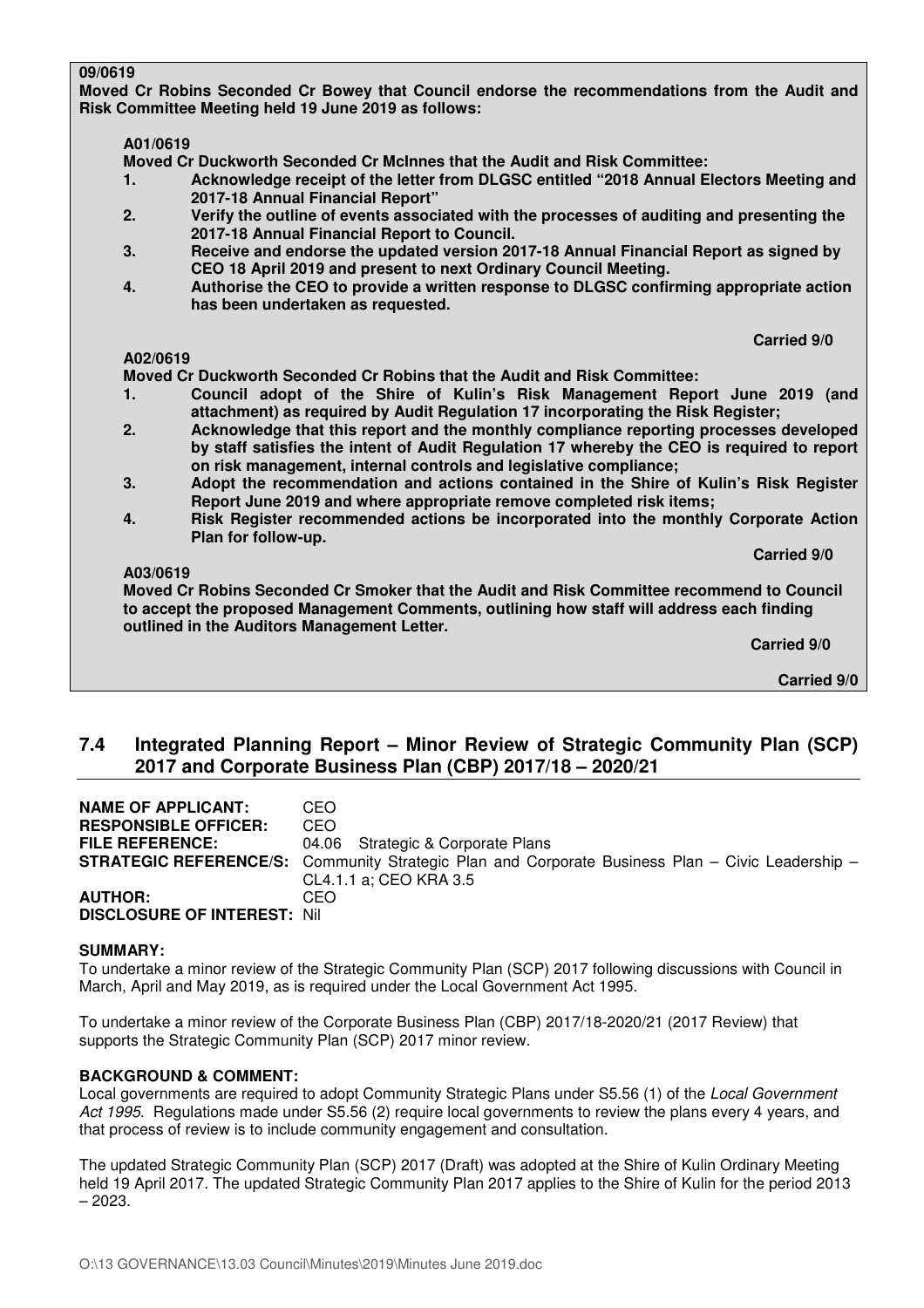The Department of Local Government also developed the *Integrated Planning and Reporting Advisory Standard* which advises local governments on presentation, strategy formulation, engagement actions, standards and report compilation. The SCP 2017 Review details the consultation undertaken (as did the adoption report April 2017) and the number of consultation types achieves intermediate standards with this review.

A minor review of SCP 2017 is required by the end of the 2018/19 financial year.

Councillors have been provided with a list of strategic priorities, which has identified and outlined key projects, issues and drivers currently being dealt with by Council and officers over the course of 2018/19 financial year and into 2019/20 and beyond. It has endeavoured to identify how these fit within the SCP and CBP parameters and is essentially a snap shot of how both plans are being delivered within the current operational, community and economic climate of 2019. These issues have been presented to Council via Council Forum as an evolving documents as follows:

- March 2019 Council Forum Strategic Plan Review (CEO Issues Paper)
- April 2019 Council Forum Strategic Plan Review (CEO Issues Paper)
- May 2019 Council Forum Presented as part of Strategic Items in CEO and Officers' Reports.

The attached document entitled Strategic Actions Plan outlines specific priorities against the generic goals outlined in the SCP and CBP and identifies specific actions to the IPR plans already established and constitutes the documentation associated with the minor review of the IPR process.

A Major Review of the IPR documents and process is due in early 2021. With a relatively new CEO commencing in January 2019 and Council elections schedule for October 2019 and 2021, the proposed timing of the major review is somewhat misaligned. It is proposed to undertake the major review in the first 12 months of the new election cycle rather than the second 12 months. Subsequently each review, either major or minor, would then align with the first 12 months of each election cycle, allowing the new elected Council to have immediate input in the IPR documentation.

# **STATUTORY AND PLANNING IMPLICATIONS:**

Local governments are required to adopt Community Strategic Plans under S5.56 (1) of the *Local Government Act 1995*. Regulations made under S5.56 (2) require the local governments to review the plans every 4 years, and that process of review is to include community engagement and consultation.

Local Government Act 1995 & Local Government (Administration) Regulations 1996

Division 3 - Planning for the future 19C. Planning for the future: strategic community plans — s. 5.56 *(1) A local government is to ensure that a strategic community plan is made for its district in accordance with this regulation in respect of each financial year after the financial year ending 30 June 2013.* 

*(2) A strategic community plan for a district is to cover the period specified in the plan, which is to be at least 10 financial years.* 

*(3) A strategic community plan for a district is to set out the vision, aspirations and objectives of the community in the district.* 

*(4) A local government is to review the current strategic community plan for its district at least once every 4 years.* 

*(5) In making or reviewing a strategic community plan, a local government is to have regard to:-* 

(a) the capacity of its current resources and the anticipated capacity of its future resources; and <br>(b) strategic performance indicators and the ways of measuring its strategic performance by the *(b) strategic performance indicators and the ways of measuring its strategic performance by the application of those indicators; and* 

*(c) demographic trends.* 

*(6) Subject to subregulation (9), a local government may modify its strategic community plan, including extending the period the plan is made in respect of.* 

*(7) A council is to consider a strategic community plan, or modifications of such a plan, submitted to it and is to determine\* whether or not to adopt the plan or the modifications.* 

*\*Absolute majority required.* 

*(8) If a strategic community plan is, or modifications of a strategic community plan are, adopted by the council, the plan or modified plan applies to the district for the period specified in the plan.* 

*(9) A local government is to ensure that the electors and ratepayers of its district are consulted during the development of a strategic community plan and when preparing modifications of a strategic community plan. (10) A strategic community plan for a district is to contain a description of the involvement of the electors and ratepayers of the district in the development of the plan or the preparation of modifications of the plan.* 

*19DA. Planning for the future: corporate business plans — s. 5.56* 

*(1) A local government is to ensure that a corporate business plan is made for its district in accordance with this*  regulation in respect of each financial year after the financial year ending

*(2) A corporate business plan for a district is to cover the period specified in the plan, which is to be at least 4 financial years.*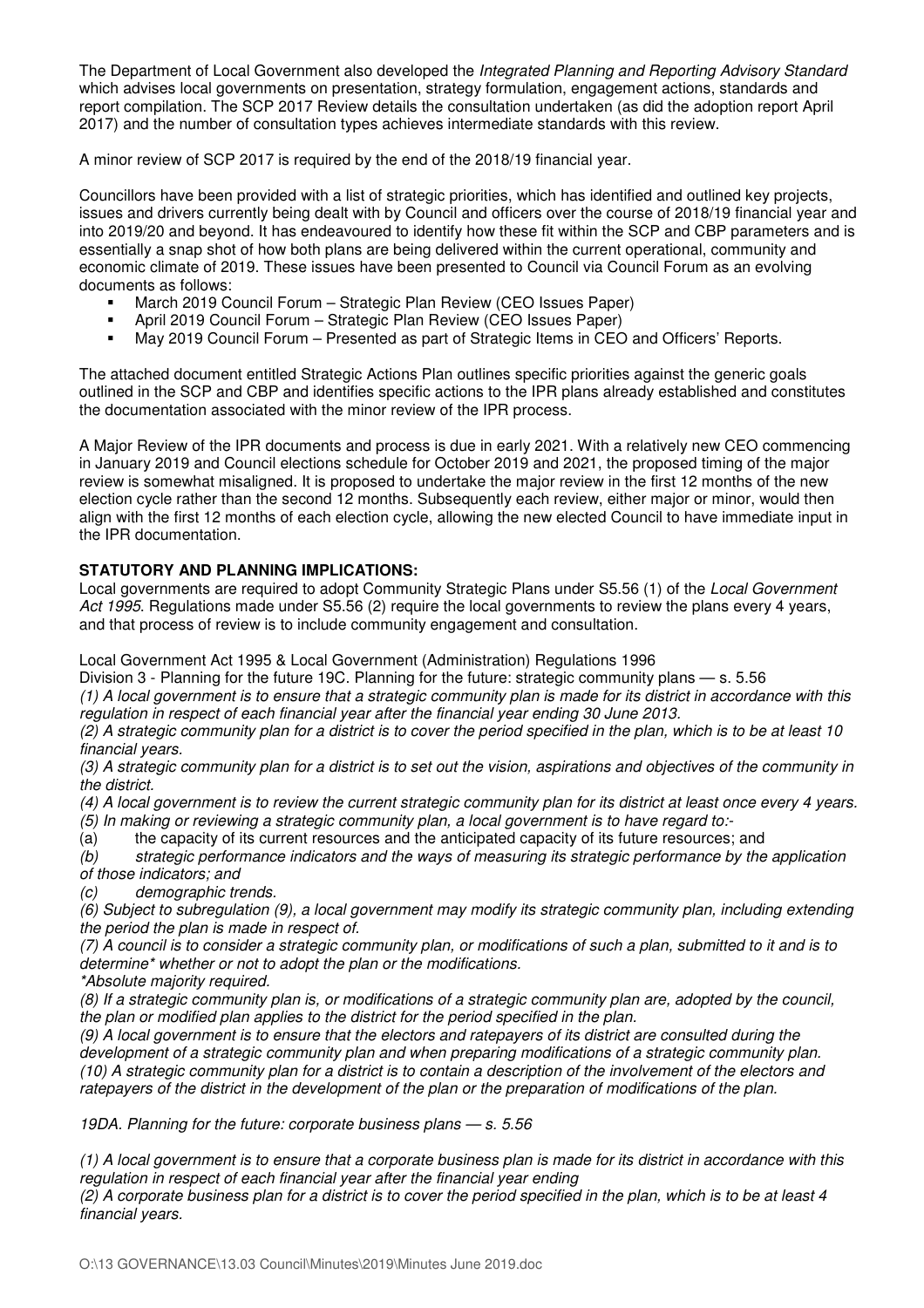*(3) A corporate business plan for a district is to —* 

*(a)set out, consistently with any relevant priorities set out in the strategic community plan for the district, a local government's priorities for dealing with the objectives and aspirations of the community in the district; and (b) govern a local government's internal business planning by expressing a local government's priorities by reference to operations that are within the capacity of the local government's resources; and* 

*(c) develop and integrate matters relating to resources, including asset management, workforce planning and long-term financial planning.* 

*(4) A local government is to review the current corporate business plan for its district every year.* 

*(5) A local government may modify a corporate business plan, including extending the period the plan is made in respect of and modifying the plan if required because of modification of the local government's strategic community plan.* 

*(6) A council is to consider a corporate business plan, or modifications of such a plan, submitted to it and is to determine\* whether or not to adopt the plan or the modifications.* 

*\*Absolute majority required.* 

*(7) If a corporate business plan is, or modifications of a corporate business plan are, adopted by the council, the plan or modified plan applies to the district for the period specified in the plan.*

### **POLICY IMPLICATIONS:**

Nil

### **FINANCIAL IMPLICATIONS:**

This 2019 minor review involves a review of Council's specific priorities against the generic goals outlined in the SCP and CBP and identifies specific actions to the IPR plans already established. There are no additional specific costs associated with the minor review to be incurred in the 2018/19 budget.

It is likely that costs will need to be allocated in the 2019/20 budget as part of the major review of IPR.

Previously the consultancy work on elements of the IPR were as follows - Community Strategic Plan and Corporate Business Plan \$21k, Workforce Plan \$5k, Long Term Financial Plan \$6k and Asset Management Plan \$25k - Total IPR costs \$57k. Additional administrative assistance via the engagement / employment of a suitably person will be included in the 19/20 budget to ensure sufficient resources to undertake and delivery the engagement processes and produce the SCP and CBP in an acceptable timeframe. Estimated cost \$15k.

All CEO resources will be taken from the existing administration staff salaries budget will create no additional financial impact doing this review work.

Additional costs will be incurred in preparing the 10yr Long Term Financial Plan (DCEO), Workforce Plan (CEO/CDO/staff) and Asset Management Plan (DCEO) have been accounted for as part of the Asset Management Planning budget. Estimated costs for this in 19/20 are \$35k.

Based upon the above figure indicative costs for IPR updates are: Community Strategic Plan and Corporate Business Plan \$30k Asset Management Plan, Long Term Financial Plan and Workforce Plan \$35k

There will be some design, printing layout, printing and presentation costs for the IPR Plans once produced in final layout form.

## **COMMUNITY CONSULTATION:**

Nil for Minor Review. Council consultation as outlined in this report.

## **WORKFORCE IMPLICATIONS:**

Nil

## **OFFICER'S RECOMMENDATION:**

That Council:

- 1. Adopt the Shire of Kulin Strategic Community Plan 2013-2023 and the Shire of Kulin Corporate Business Plan (CBP) 2017/18-2020/21 as presented in 2017 without modifications or updates;
- 2. Acknowledge that this report satisfies the intent of Minor Review of both the Strategic Community Plan and Corporate Business Plan;
- 3. Receive the document Strategic Actions Plan June 2019, which outlines specific priorities against the generic goals outlined in the SCP and CBP and identifies specific actions to the IPR plans already established.

## **VOTING REQUIREMENTS:**

Absolute majority required to adopt the draft SCP and CBP.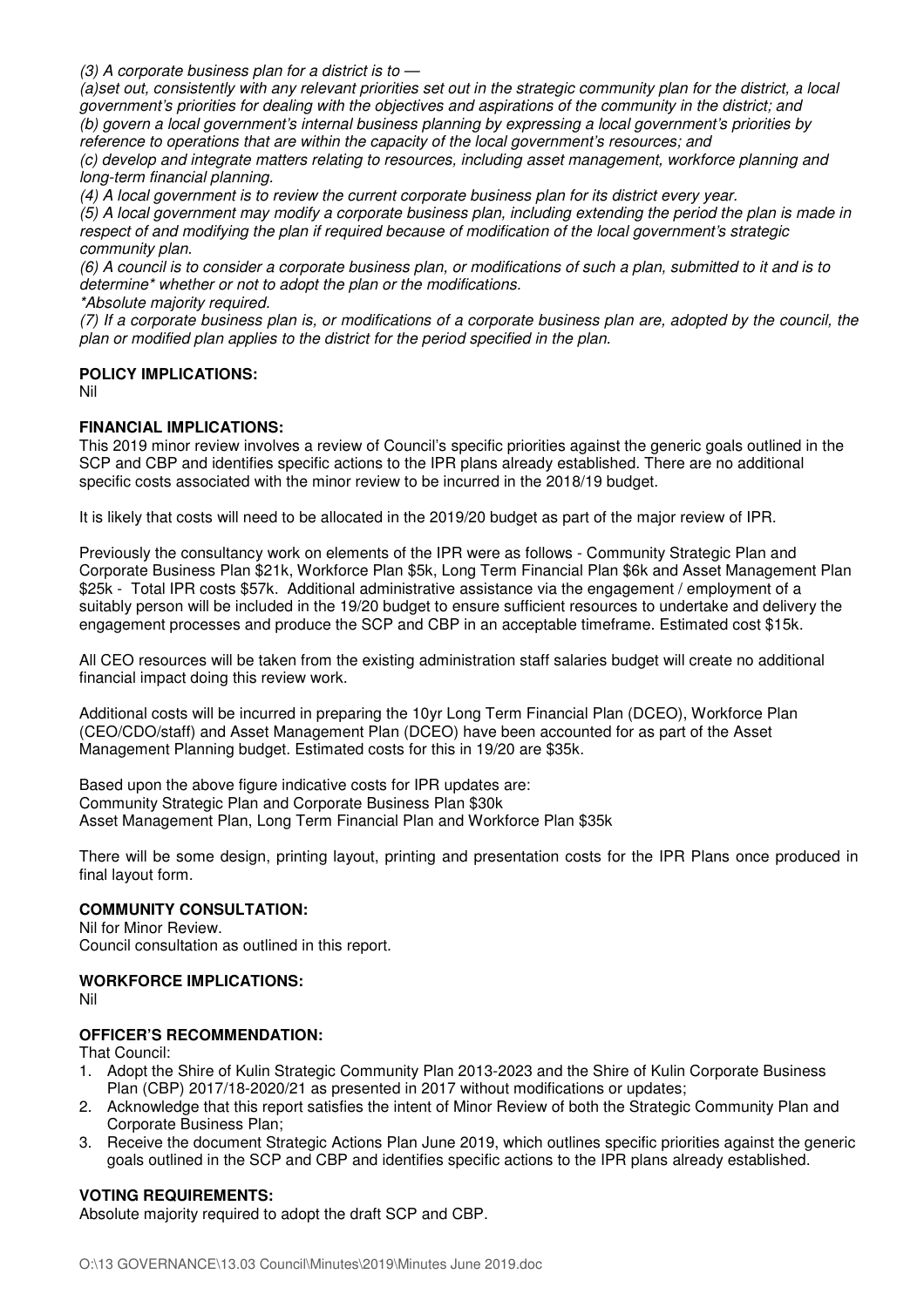### **10/0619**

**Moved Cr Robins Seconded Cr Taylor that Council:** 

- **1. Adopt the Shire of Kulin Strategic Community Plan 2013-2023 and the Shire of Kulin Corporate Business Plan (CBP) 2017/18-2020/21 as presented in 2017 without modifications or updates;**
- **2. Acknowledge that this report satisfies the intent of Minor Review of both the Strategic Community Plan and Corporate Business Plan;**
- **3. Receive the document Strategic Actions Plan June 2019, which outlines specific priorities against the generic goals outlined in the SCP and CBP and identifies specific actions to the IPR plans already established.**

**Carried by Absolute Majority** 

# **7.5 Review of APOG & Policy Manual**

**NAME OF APPLICANT:** CEO **RESPONSIBLE OFFICER:** CEO **FILE REFERENCE:** 04.04 Corporate Management – Policy Adoption **AUTHOR:** CEO **STRATEGIC REFERENCE/S: DISCLOSURE OF INTEREST:** Nil

### **SUMMARY:**

Council is required to review the Policy Manual on an annual basis. The policy manual was last reviewed at the June 2018 Council Meeting.

Updated electronic copies of the Policy Manual and Administrative Procedures and Operational Guidelines (APOG) Manual have been sent out to Councillors with the Agenda. A single copy will be available at the meeting for changes/review.

### **BACKGROUND & COMMENT:**

The Council adopted the renewed Policy Manual at the June 2018 meeting. It was decided in May 2017 to split the manual into pure "Policy items" and to separate out the Administrative Procedures and Operational Guidelines (APOG). The results of this change were significant but has been beneficial over time and is recommended to continue. Policy Manual now contains 24 pages of Policy, and the Administrative Procedures and Operational Guidelines (APOG) manual is up to 163 pages.

The change meant that the Policy Manual would hold the generally unchangeable fixed policy requirements of Council (requiring a direct report and a Council resolution to change) and the APOG would hold the more flexible operational instructions that could be amended by the CEO or Council as required. In the past year, most APOG changes have been the result of discussions at Council, though as can be seen below, many APOG items have been used.

The Shire of Kulin reviews the Policy Manual in June each year, although it is suggested this process may be better suited in April.

Staff have undertaken a thorough internal review of both the Policy Manual and APOG. For ease of Council review area's of proposed change have been highlighted in the following manner.

Yellow – change required for accuracy (eg. grammar, correction or deletion)

Red – recommended change in wording to reflect current practice

Green - highlights an addition to the document

Blue – these area's require further review or work by staff, anticipated to be undertaken in the next 12 months.

Please note page numbering will be finalised after adoption of documents.

#### **Policy Manual Review**

In this 2019 Review, the following Policy Manual changes are recommended; A8 Primary Documents

- *amend review dates on various documents under*
- *add the following to the list of Secondary Documents* 
	- *Shire of Kulin Customer Service Charter* 
		- *Shire of Kulin Classification Guide*
		- *Kulin Child Care Centre Management Committee Policies & Procedures*
		- *Freebairn Recreation Centre Club Policy and Constitution*
	- *Kulin Community Resource Centre Australia Day Event Procedure*

*- amend wording Shire of Kulin Records Management Manual to Recordkeeping Management Plan March 2019*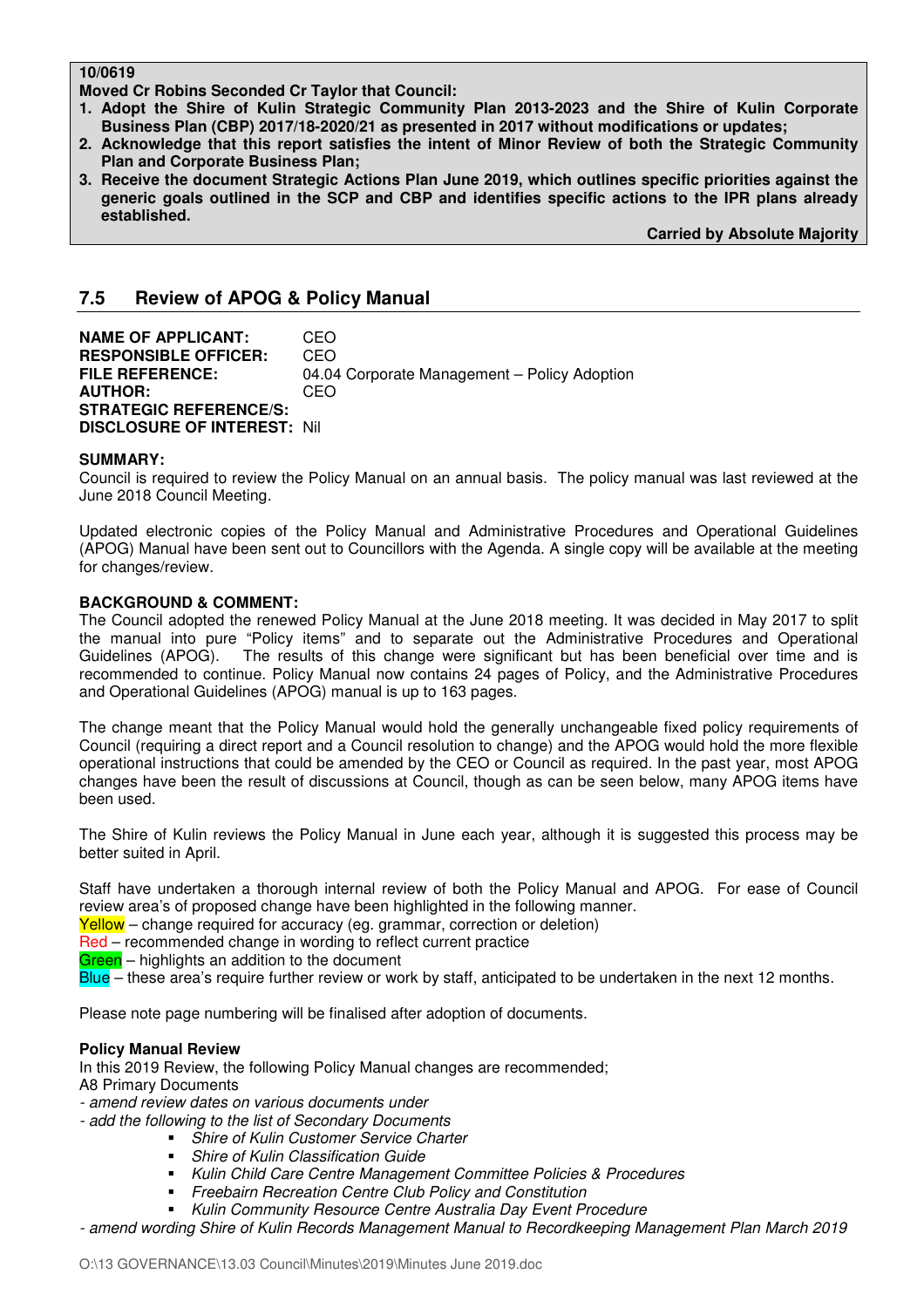HR1 Termination Payments – Severance Payments

*- delete Recognition of Service Gift and replace with Staff Retirement* 

# **APOG Review**

This document is reviewed on an ongoing basis, with staff referring to it regularly as a guide.

In this 2019 Review, the following changes to the APOG are recommended;

- A14 Housing *include the requirement for a local business requiring housing for a staff member to be the lessee*
- A16 IT & Social Media *include media release process*
- A17 Key to Kulin *delete Kulin Bush Races*
- A19 Motor Vehicles *update terms for extent of use for employee allocated vehicles in relation to Shire Mechanic, Building Mtce Officer and Leading Hands*
- A22 Rates Procedure for Unpaid Rates *edited to include other debts and in line with current practice*
- A24 Risk Management *change wording from will to may in relation to including risk reference in Council reports*
- A26 Records Management *new*
- G2 Recognition Awards and Honorary Shire Freeman Status *addition of WALGA Honours Program*
- HR2 Employment Medical *include permanent part time staff to require a pre-employment medical and casual staff at discretion of their manager*
- HR5 General Human Resources Practices *add Senior Employee classification, Employee Plant Use and Conference Expenses staff*
- HR8 Long Service Leave Recognition & Staff Retirement *include gratuity on retirement levels*
- CS13 General Community Services Practices *add office hours; aquatic centre season pass, Australia Day event*
- CS18 Freebairn Estate Fund Allocation *delete as fund exhausted*
- W1 General Works Practices *application for private works authorisation & indicative cost of works. Add Minimum Standard of Footpath; Townsite Crossovers, Rural Crossovers, Natural Surface Water Crossing, Deep Drainage Road Crossings, Road Name Changes*
- W7 Street Trees *removal of*

Area's highlighted in **blue** (further review required) are:

- A6 Casual Hirer's Liability
- A21 Procurement Purchasing and Tenders *to transfer from APOG to Policy Manual*
- HR5 General Human Resources Practices *Employee Plant Use*
- HR10 Performance Management Staff *Performance Management and Development Practice Manual*
- CS7 Bushfire Training Administration *DFES Fire Control Officer Training*
- CS11 Domestic Waste *Commercial Waste*
- CS13 General Community Services Practices *Management of Halls; Bus key deposit*

A procedure on Council Meeting process and practice is also needed.

New copies of the electronic version will be provided to Councillors.

## **FINANCIAL IMPLICATIONS:**

In the update of the Policy Manual and APOG - Nil.

## **STATUTORY AND PLANNING IMPLICATIONS:**

Review of the Policy Manual is completed on an annual basis in June each year.

## **POLICY IMPLICATIONS:**

Nil

## **COMMUNITY CONSULTATION:**

Nil

## **WORKFORCE IMPLICATIONS:**

Nil

#### **OFFICER'S RECOMMENDATION:**

That the Policy Manual and APOG Reviews for June 2019 as detailed be adopted.

## **VOTING REQUIREMENTS:**

Absolute majority required.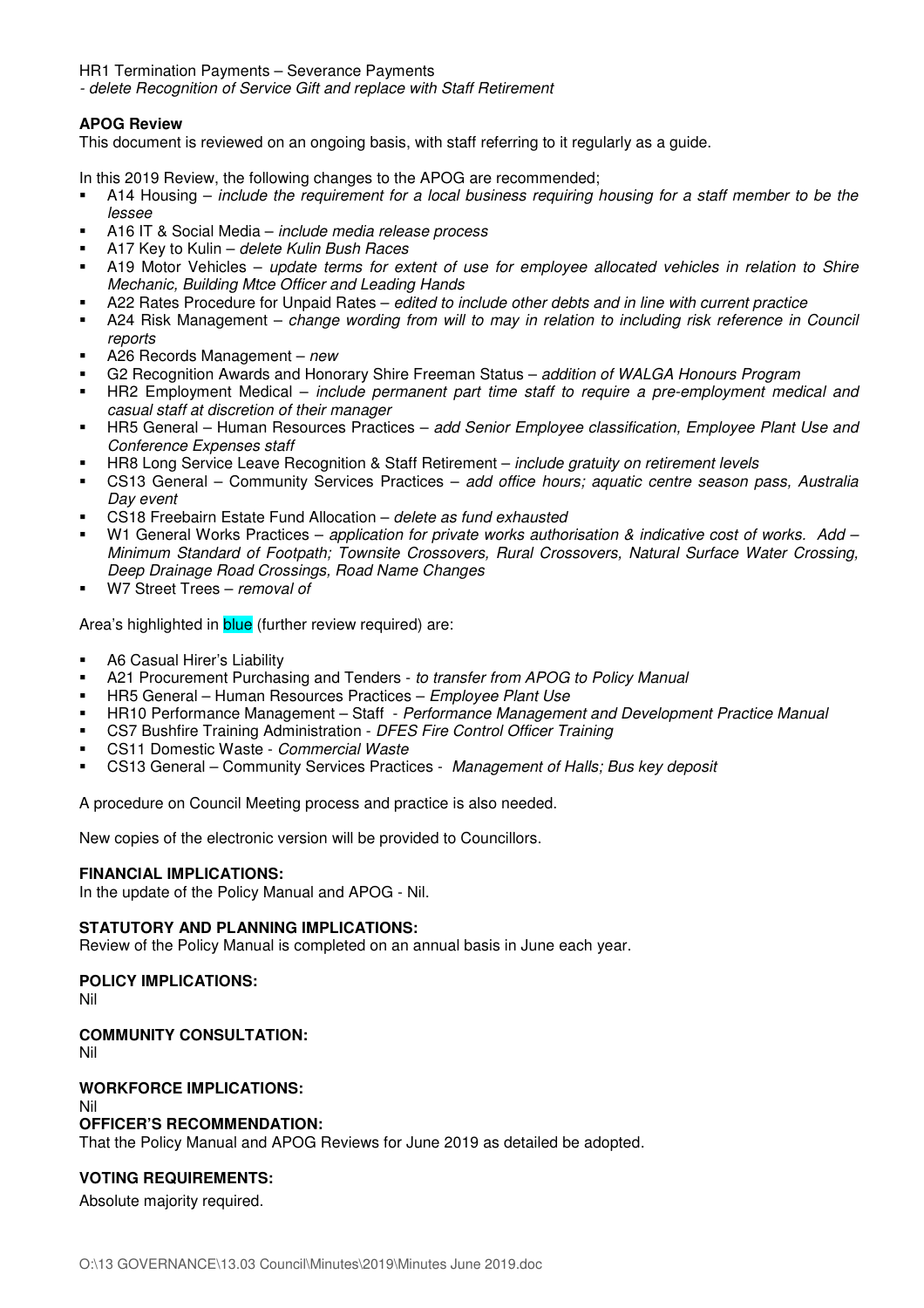**11/0619 Moved Cr Duckworth Seconded Cr Robins that the Policy Manual and APOG Reviews for June 2019 as detailed, be adopted.** 

**Carried by Absolute Majority** 

# **7.6 Asset Management Plan 2013 - Review**

**NAME OF APPLICANT:** CEO **RESPONSIBLE OFFICER:** CEO **FILE REFERENCE:** 12.11 Asset Management **STRATEGIC REFERENCE/S:** Community Strategic Plan and Corporate Business Plan – Civic Leadership – CL4.1.1 a; CEO KRA 3.5 **AUTHOR:** CEO **DISCLOSURE OF INTEREST:** Nil

### **SUMMARY:**

To undertake a review of the Shire of Kulin Asset Management (AMP) 2013, as is required under the Local Government Act 1995.

# **BACKGROUND & COMMENT:**

To achieve its strategic objectives the Shire aims to manage its assets over their lifecycle within an asset management framework that takes into consideration the community's service expectations. The key elements of asset management are:

- Providing a defined level of service and monitor performance;
- Managing the impact of growth or decline through demand management and infrastructure investment;
- Taking a 'whole of life' approach to developing cost-effective management strategies for the long term that meet defined levels of service; Identifying, assessing and appropriately controlling risks; and
- Maintaining a long term financial plan which identifies required expenditure and how it will be funded.

The Shire engaged Talis Consultants to undertake a review of the AMP 2013.

The scope of the AMP was broken into 2 stage and encompasses:

- Stage 1 Review of Asset Management Plan (2013)
	- Associated Documentation
		- Road Revaluation August 2018
		- Review document
			- Updated Report with New Template
			- Reflect latest valuation numbers
			- **IDENTIFY 4.5 IDENTIFY 12.5 IDENTIFY 12.5 IDENTIFY 12.5 IDENTIFY 12.6 IDENTIFY 12.6 IDENTIFY 12.6 IDENTIFY 12.6 IDENTIFY 12.6 IDENTIFY 12.6 IDENTIFY 12.6 IDENTIFY 12.6 IDENTIFY 12.6 IDENTIFY 12.6 IDENTIFY 12.6 IDENTIFY 12.**
	- Present to
		- Council Forum Wednesday 20th June 2019 (not required).
		- Council Meeting Wednesday 17th July 2019.
	- **Deliverable** 
		- Stage 1 AMP Updated to reflect current asset values and identified improvement plan
- Stage 2 Updated Asset Management Plan 2020
	- o Updated AMP document
		- Robust review
		- Revaluation of all asset classes
		- Address risks / issues in June 2019 Review.
		- Long Term Financial Plan
			- Review
				- Updated document in consultation with Council
				- Council Workshop October 2019 Forum (tentative)
	- Present to
		- February 2020 Council Forum.
		- April 2020 Council Meeting.
	- **Deliverable** 
		- Stage 2 AMP updated to consider risks/improvements from Stage 1.

Key details outlined in the AMP - Stage 1 Report are: To be inserted upon receipt of Asset Management Plan (2019 draft)

Talis will present an overview of AMP - Stage 1 review at the July 2019 Council Forum. This will include: Review of AMP 2013.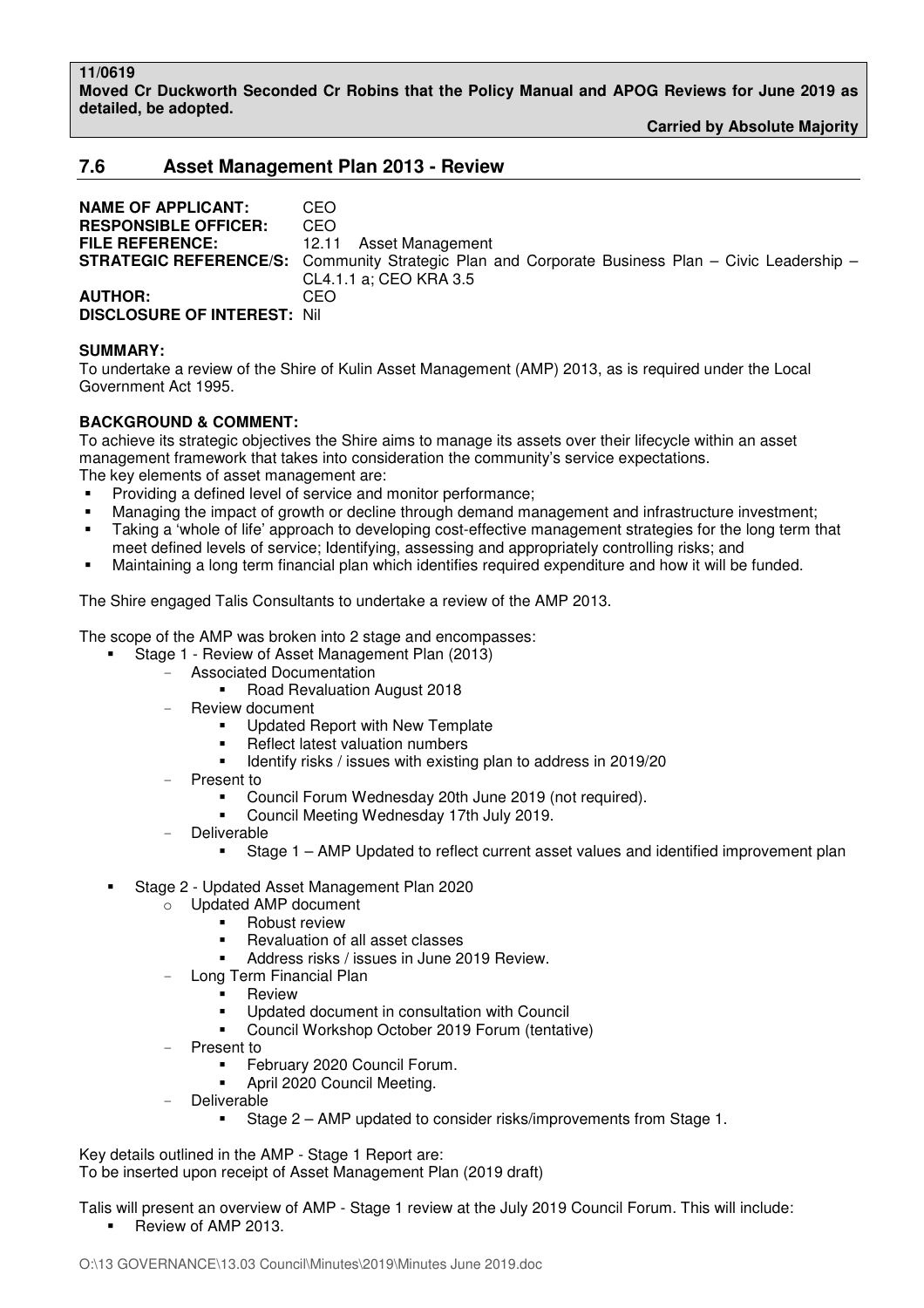- Overview of updated AMP- Stage 1.
- Outline of key requirements as part of AMP Stage 2 update process.

# **STATUTORY AND PLANNING IMPLICATIONS:**

Local governments are required to adopt Community Strategic Plans under S5.56 (1) of the *Local Government Act 1995*. Regulations made under S5.56 (2) require the local governments to review the plans every 4 years, and that process of review is to include community engagement and consultation.

Local Government Act 1995 & Local Government (Administration) Regulations 1996

Division 3 - Planning for the future 19C. Planning for the future: strategic community plans — s. 5.56 *(1) A local government is to ensure that a strategic community plan is made for its district in accordance with this regulation in respect of each financial year after the financial year ending 30 June 2013.* 

*(2) A strategic community plan for a district is to cover the period specified in the plan, which is to be at least 10 financial years.* 

*(3) A strategic community plan for a district is to set out the vision, aspirations and objectives of the community in the district.* 

*(4) A local government is to review the current strategic community plan for its district at least once every 4 years.* 

*(5) In making or reviewing a strategic community plan, a local government is to have regard to:-* 

(a) the capacity of its current resources and the anticipated capacity of its future resources; and

*(b) strategic performance indicators and the ways of measuring its strategic performance by the application of those indicators; and* 

*(c) demographic trends.* 

*(6) Subject to subregulation (9), a local government may modify its strategic community plan, including extending the period the plan is made in respect of.* 

*(7) A council is to consider a strategic community plan, or modifications of such a plan, submitted to it and is to determine\* whether or not to adopt the plan or the modifications.* 

*\*Absolute majority required.* 

*(8) If a strategic community plan is, or modifications of a strategic community plan are, adopted by the council, the plan or modified plan applies to the district for the period specified in the plan.* 

*(9) A local government is to ensure that the electors and ratepayers of its district are consulted during the development of a strategic community plan and when preparing modifications of a strategic community plan. (10) A strategic community plan for a district is to contain a description of the involvement of the electors and ratepayers of the district in the development of the plan or the preparation of modifications of the plan.* 

*19DA. Planning for the future: corporate business plans — s. 5.56* 

*(1) A local government is to ensure that a corporate business plan is made for its district in accordance with this regulation in respect of each financial year after the financial year ending* 

*(2) A corporate business plan for a district is to cover the period specified in the plan, which is to be at least 4 financial years.* 

*(3) A corporate business plan for a district is to —* 

*(a)set out, consistently with any relevant priorities set out in the strategic community plan for the district, a local government's priorities for dealing with the objectives and aspirations of the community in the district; and (b) govern a local government's internal business planning by expressing a local government's priorities by reference to operations that are within the capacity of the local government's resources; and* 

*(c) develop and integrate matters relating to resources, including asset management, workforce planning and long-term financial planning.* 

*(4) A local government is to review the current corporate business plan for its district every year.* 

*(5) A local government may modify a corporate business plan, including extending the period the plan is made in respect of and modifying the plan if required because of modification of the local government's strategic community plan.* 

*(6) A council is to consider a corporate business plan, or modifications of such a plan, submitted to it and is to determine\* whether or not to adopt the plan or the modifications.* 

*\*Absolute majority required.* 

*(7) If a corporate business plan is, or modifications of a corporate business plan are, adopted by the council, the plan or modified plan applies to the district for the period specified in the plan.* 

As per key recommendations outlined by the Shire's Auditor in the 2017/18 Annual Financial Report the "current Asset Management Plan and Long-term financial plan were prepared in financial year ended 2014. Asset Management Plan was scheduled for review in financial year ended 2018 and this has not yet been completed. Also, the Long-term financial plan is not being reviewed on a regular basis." As such a review of the Asset Management Plan and Long term Financial Plan is required in 2018/19 to ensure it is up to date.

This report constitutes the initial stage of the process required with regard to review of both the AMP and LFP for 2018/19 to be concluded in 2019/20.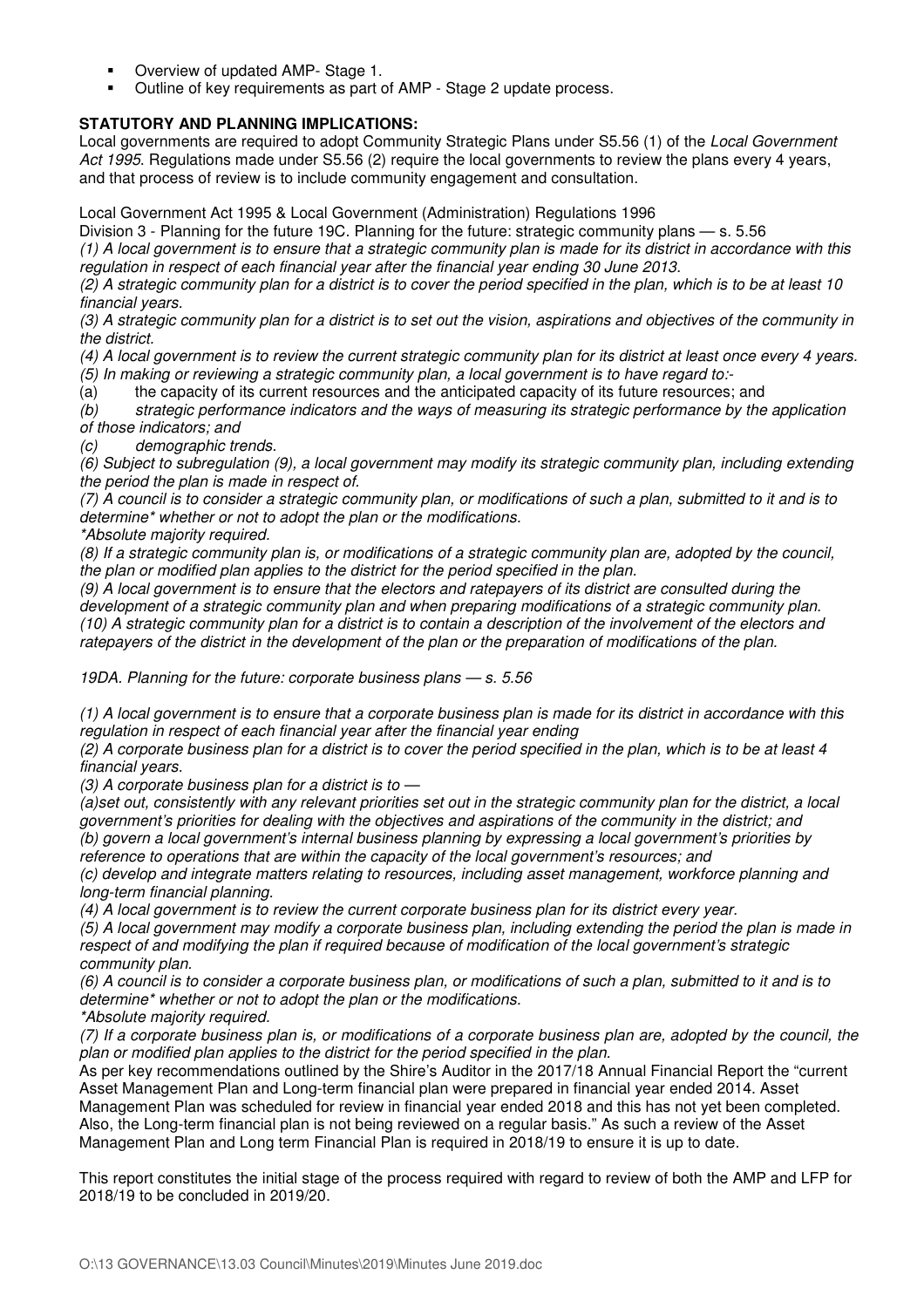#### **POLICY IMPLICATIONS:**

Nil

#### **FINANCIAL IMPLICATIONS:**

This 2019 review involves an initial Stage 1 review of Council's AMP (2013). The consultancy costs associated with this review incurred in the 2018/19 budget is \$8,600 exclusive of GST. This was used as part of the annual consultancy allocation within the budget.

A more detailed Stage 2 review has been indicatively costed at \$35,000 (ex GST). This will be allocated in the 2019/20 consultancy budget.

### **COMMUNITY CONSULTATION:**

Nil for Stage 1 Review. Council consultation as outlined in this report.

### **WORKFORCE IMPLICATIONS:**

Nil

## **OFFICER'S RECOMMENDATION:**

That Council:

- 1. Receive the updated document entitled Shire of Kulin Asset Management Plan (2019 draft);
- 2. Acknowledge that this report for the Asset Management Plan Stage 1 satisfies the intent of review process; 3. Endorse the process proposed for the Asset Management Plan - Stage 2 review to be undertaken during the
- 2019/20 financial year.

### **VOTING REQUIREMENTS:**

Simple majority.

## **12/0619**

**Moved Cr Smoker Seconded Cr Varone that Council defer this item until July as the Asset Management Plan has not been received.** 

**Carried 9/0** 

# **8 ELECTED MEMBERS MOTIONS OF WHICH PREVIOUS NOTICE HAS BEEN GIVEN**

# **8.1 Policy – CEO Performance Appraisals**

**NAME OF APPLICANT:** Cr Bowey **RESPONSIBLE OFFICER:** Cr Bowey **FILE REFERENCE:** 04.04 Corporate Management – Policy Adoption **STRATEGIC REFERENCE/S: AUTHOR:** Cr Bowey **DISCLOSURE OF INTEREST:** Nil

#### **SUMMARY:**

Council does not currently have a policy in regards to the CEO Performance Appraisal Process.

## **BACKGROUND & COMMENT:**

Whilst attending WALGA's CEO Appraisal Training at the end of May the presenter referred to the need for Council's to have a policy around their CEO Performance Appraisal Process. This document is based around the way that appraisals are based, and includes the questionnaire Council currently uses.

## **FINANCIAL IMPLICATIONS:**

Nil

**STATUTORY AND PLANNING IMPLICATIONS:**  Nil

# **POLICY IMPLICATIONS:**

Currently no policy in place